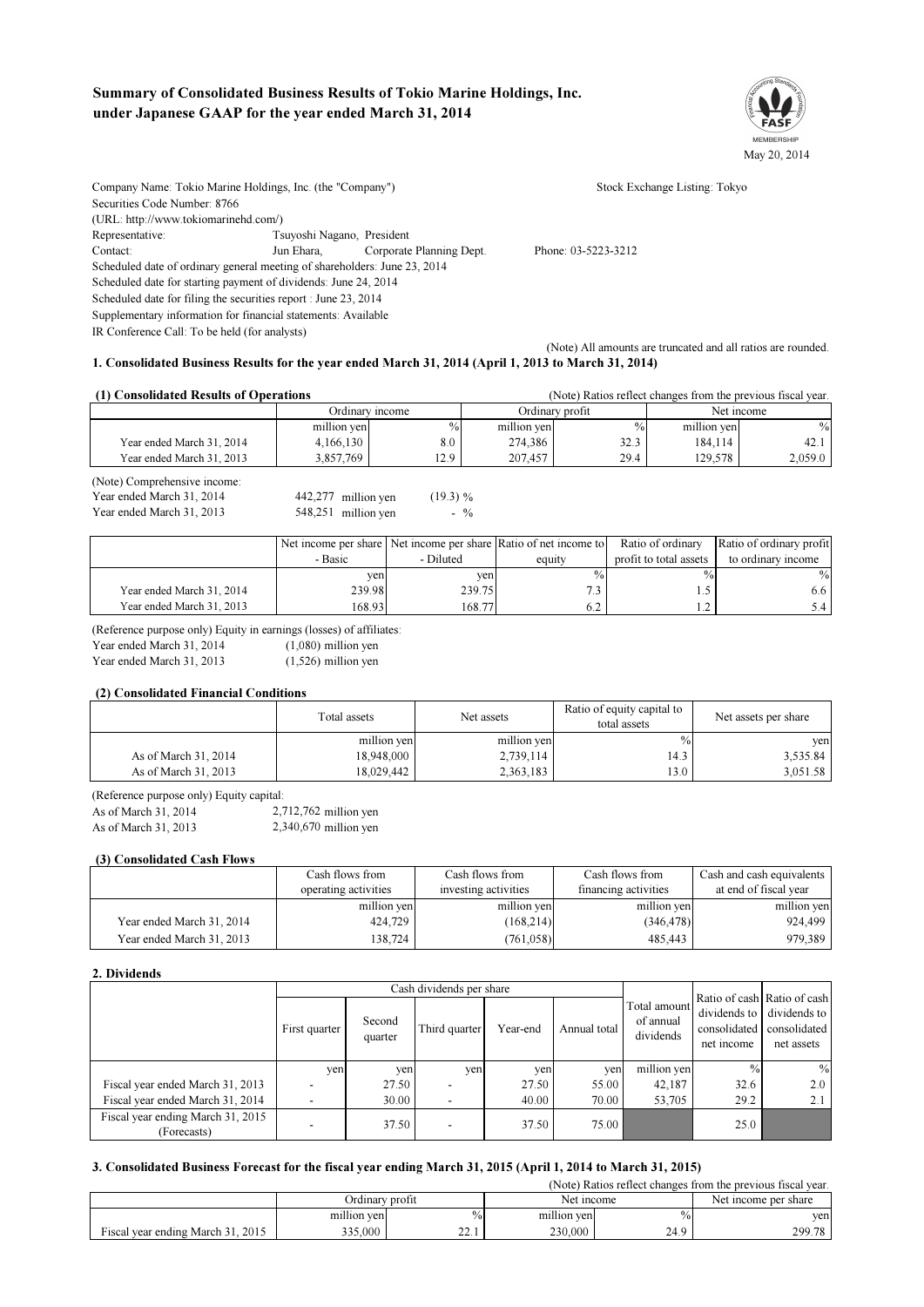#### \*Notes

(1) Significant changes with respect to the subsidiaries of the Company (changes in Specified Subsidiaries that resulted in a change in the scope of consolidation) during the year ended March 31, 2014: None

(2) Changes in accounting policies, changes in accounting estimates, and retrospective restatements

 (a) Changes in accounting policies to reflect amendments of accounting standards and related matters: Yes (b) Changes in accounting policies other than (a): None

 (c) Changes in accounting estimates: None (d) Retrospective restatements: None

| (3) Number of shares issued (common share)                        |                    |                    |
|-------------------------------------------------------------------|--------------------|--------------------|
| (a) Total number of the shares issued (including treasury shares) |                    |                    |
| As of March 31, 2014                                              | 769,524,375 shares |                    |
| As of March 31, 2013                                              | 769,524,375 shares |                    |
| (b) Number of treasury shares held                                |                    |                    |
| As of March 31, 2014                                              | 2,306,514 shares   |                    |
| As of March 31, 2013                                              | 2,490,205 shares   |                    |
| (c) Average number of shares outstanding                          |                    |                    |
| During the year ended March 31, 2014                              |                    | 767,199,371 shares |
| During the year ended March 31, 2013                              |                    | 767,023,881 shares |
|                                                                   |                    |                    |

#### (Reference purpose only) Summary of Non-consolidated Business Results of Tokio Marine Holdings, Inc. under Japanese GAAP for the year ended March 31, 2014

#### 1. Non-consolidated Business Results for the year ended March 31, 2014 (April 1, 2013 to March 31, 2014)

| (Note) Ratios reflect changes from the previous fiscal year.<br>(1) Non-consolidated Results of Operations |                  |               |                  |               |             |                 |             |            |
|------------------------------------------------------------------------------------------------------------|------------------|---------------|------------------|---------------|-------------|-----------------|-------------|------------|
|                                                                                                            | Operating income |               | Operating profit |               |             | Ordinary profit |             | Net income |
|                                                                                                            | million yen      | $\frac{0}{0}$ | million ven      | $\frac{0}{0}$ | million yen | $\%$            | million yen | $\%$       |
| Year ended March 31, 2014                                                                                  | 19.442           | (60.1)        | $12.012$         | (71.4)        | 12.083      | (71.1)          | 12.384      | (70.4)     |
| Year ended March 31, 2013                                                                                  | 48.718           | (42.0)        | 41.944           | (46.0)        | 41.866      | (46.2)          | 41.860      | (32.6)     |

|                           | Net income per share - Basic | Net income per share - Diluted |
|---------------------------|------------------------------|--------------------------------|
|                           | ven                          | ven                            |
| Year ended March 31, 2014 | 16.14                        |                                |
| Year ended March 31, 2013 | 54.57                        | 54.52                          |

#### (2) Non-consolidated Financial Conditions

|                      | Total assets | Ratio of equity capital to<br>Net assets |               | Net assets per share |
|----------------------|--------------|------------------------------------------|---------------|----------------------|
|                      | million yen  | million yen                              | $\frac{0}{0}$ | ven                  |
| As of March 31, 2014 | 2,478,082    | 2,476,501                                | 99.9          | 3,225.43             |
| As of March 31, 2013 | 2,509,192    | 2,507,720                                | 99.9          | 3.267.07             |

;

(Reference purpose only) Equity capital:

| As of March 31, 2014 | $2,474,609$ million yen |
|----------------------|-------------------------|
| As of March 31, 2013 | $2,505,956$ million yen |

#### 2. Non-consolidated Business Forecast for the fiscal year ending March 31, 2015 (April 1, 2014 to March 31, 2015)

| (Note) Ratios reflect changes from the previous fiscal year. |                  |               |                    |               |             |               |        |
|--------------------------------------------------------------|------------------|---------------|--------------------|---------------|-------------|---------------|--------|
|                                                              | Operating income |               | Ordinary profit    |               | Net income  |               |        |
|                                                              | million yen      | $\frac{0}{0}$ | million yen        | $\frac{0}{0}$ | million yen | $\frac{0}{0}$ | ven    |
| Fiscal year ending March 31, 2015                            | 85,000           | 337.2         | $77.500 \text{ m}$ | 541.4         | 77.500      | 525.8         | 101.01 |

#### \*Disclosure regarding the execution of the audit process

This "Summary of Consolidated Business Results" is outside the scope of the external auditor's annual audit procedure required by the Financial Instruments and Exchange Act. The audit process has not been completed as of the date of the disclosure in the "Summary of Consolidated Business Results".

#### \*Notes concerning the business forecast and other items

Any business forecasts contained in this document are based on information available to the Company as of the date of this document and certain assumptions, and actual results may materially differ from the forecasts depending upon various factors. For key assumptions for the business forecasts and other related information, please refer to "Business Results" on page 2 of the Appendix.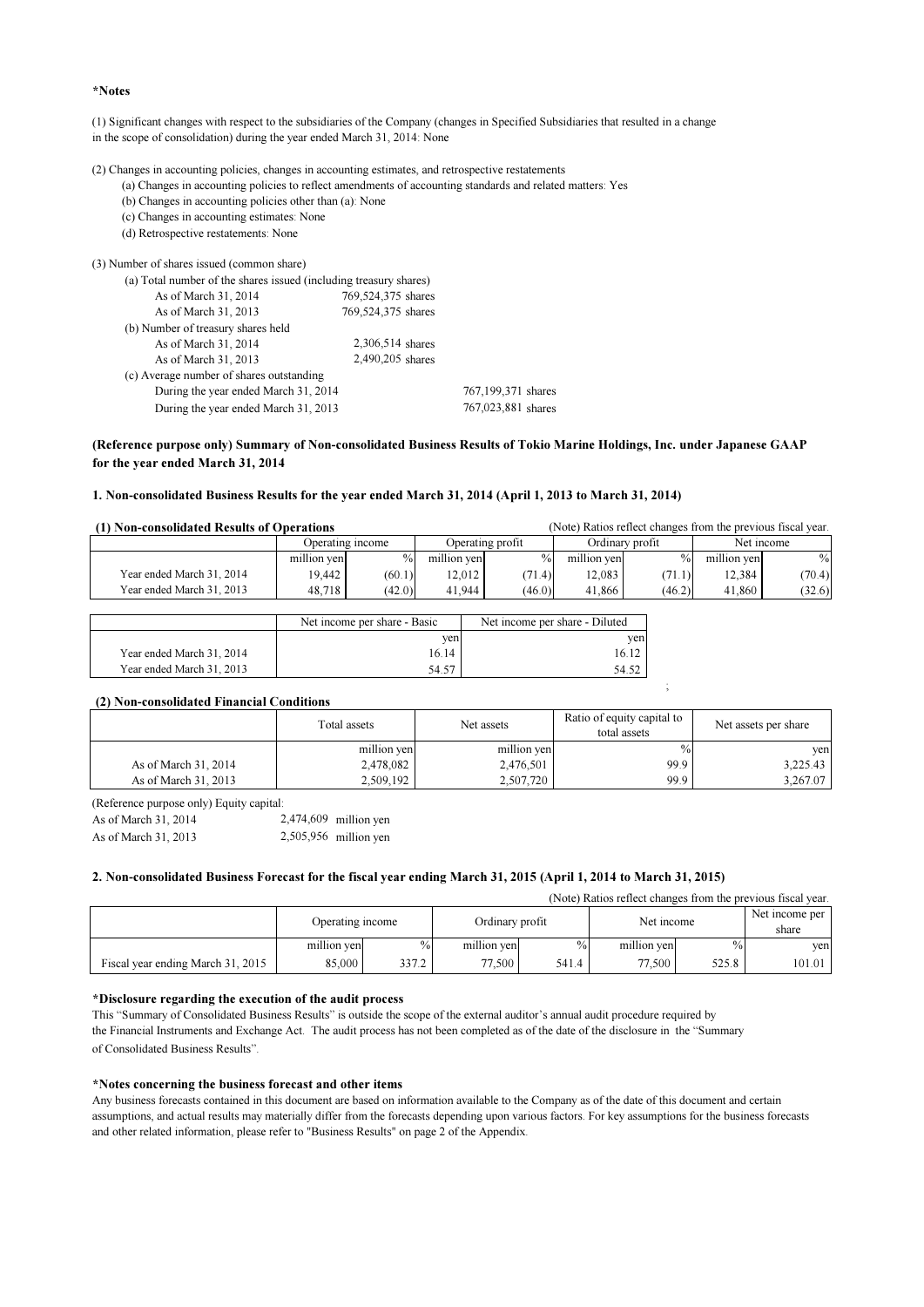# Contents of Appendix

| (2) Analysis on financial condition manufactured content 3                                                                                                                                                                         |
|------------------------------------------------------------------------------------------------------------------------------------------------------------------------------------------------------------------------------------|
|                                                                                                                                                                                                                                    |
|                                                                                                                                                                                                                                    |
|                                                                                                                                                                                                                                    |
|                                                                                                                                                                                                                                    |
| (3) Medium- to long-term business strategies and issues facing Tokio Marine Group ················ 6                                                                                                                               |
| 3. Consolidated Financial Statements <b>Constrainer Statements</b> 8                                                                                                                                                               |
|                                                                                                                                                                                                                                    |
| (2) Consolidated Statement of Income and Consolidated Statement of Comprehensive Income-                                                                                                                                           |
|                                                                                                                                                                                                                                    |
| (3) Consolidated Statement of Changes in Shareholders' Equity ……………………………………… 13                                                                                                                                                   |
|                                                                                                                                                                                                                                    |
| (5) Notes regarding going concern assumption <b>manufactures</b> in the 17                                                                                                                                                         |
| (6) Changes in significant matters related to consolidated financial statements ······················· 17                                                                                                                         |
| (7) Additional information was constructed as a property of the constraint of the constraints of the constraints of the constraints of the constraints of the constraints of the constraints of the constraints of the constra     |
|                                                                                                                                                                                                                                    |
|                                                                                                                                                                                                                                    |
| Per share information <b>contracts</b> and the state of the state information of the state information of the state of the state of the state of the state of the state of the state of the state of the state of the state of the |
|                                                                                                                                                                                                                                    |
|                                                                                                                                                                                                                                    |
| 4. Others $\cdots$ 20                                                                                                                                                                                                              |
| (1) Summary of Consolidated Business Results (2008) (2008) (2008) (2009) (2008) (2009) (2009) (2009) (2009) (20                                                                                                                    |
| (2) Premiums written and claims paid by lines of insurance <b>manufacture</b> and claims $21$                                                                                                                                      |
| $(3)$ Securities $\cdots$ 22                                                                                                                                                                                                       |
| $(4)$ Information on derivatives <b>contract to the contract of the system</b> 25                                                                                                                                                  |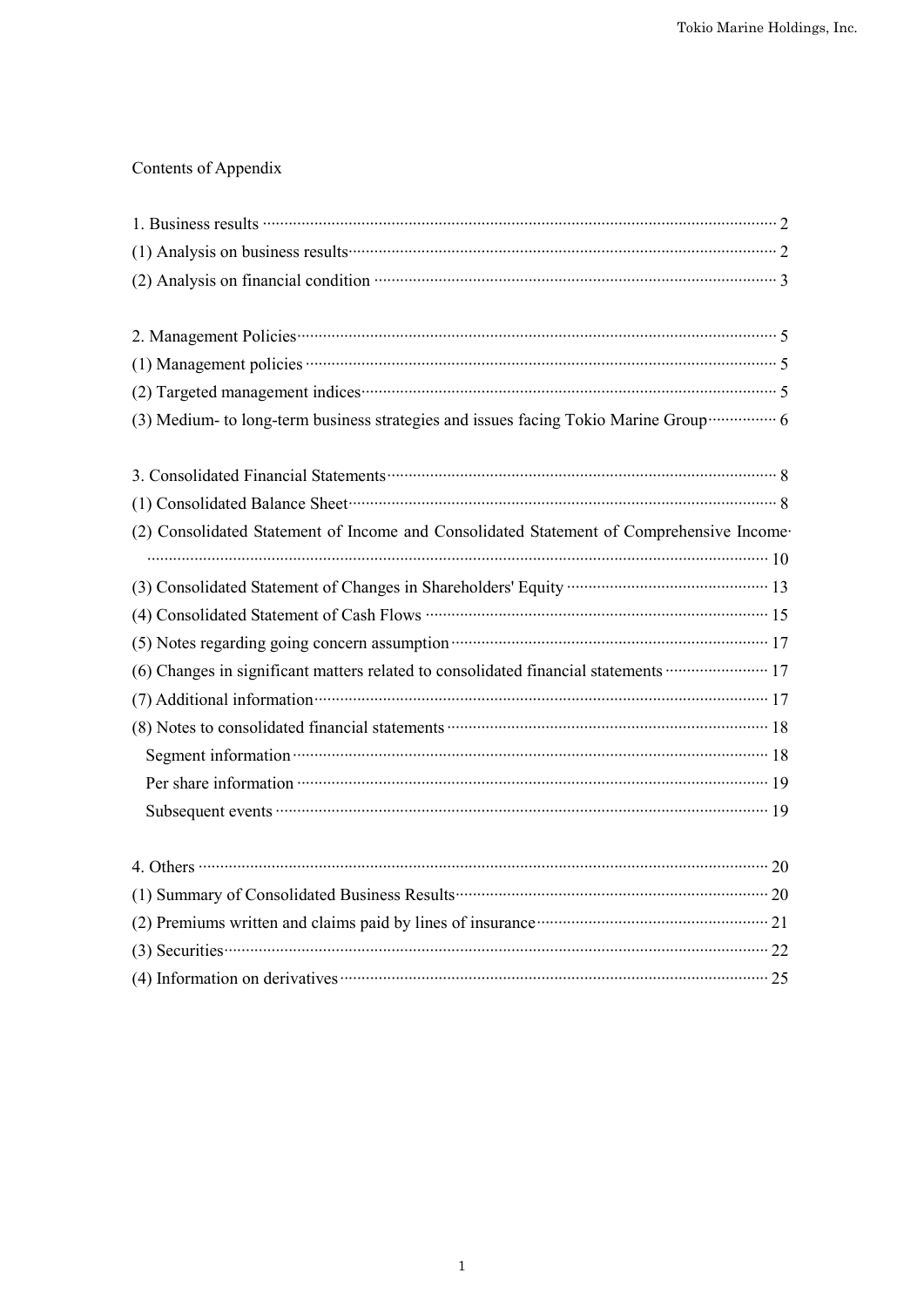# **1. Business results**

# **(1) Analysis on business results**

(a) Consolidated results of operations for the fiscal year ended March 31, 2014

During the fiscal year ended March 31, 2014, the world economy generally trended toward gradual recovery as the U.S. economy improved and European economies picked up.

In Japan, the economy gradually improved amid the depreciation of the yen and rising share prices.

Under these conditions, as a result of our efforts to improve performance centered on our property and casualty and life insurance businesses, our operating results for the year ended March 31, 2014 were as follows:

Compared to the fiscal year ended March 31, 2013, ordinary income increased by 308.3 billion yen to 4,166.1 billion yen, the main components of which were underwriting income of 3,411.5 billion yen and investment income of 659.5 billion yen. Compared to the fiscal year ended March 31, 2013, ordinary expenses increased by 241.4 billion yen to 3,891.7 billion yen, the main components of which were underwriting expenses of 3,180.1 billion yen, investment expenses of 71.2 billion yen, and operating and general administrative expenses of 627.9 billion yen.

As a result, ordinary profit increased by 66.9 billion yen from the fiscal year ended March 31, 2013 to 274.3 billion yen.

Net income, composed of ordinary profit plus extraordinary gains minus extraordinary losses and total income taxes, increased by 54.5 billion yen from the fiscal year ended March 31, 2013 to 184.1 billion yen.

Results from our reporting segments are as follows.

In the domestic property and casualty insurance business, ordinary income was 2,436.3 billion yen, a decrease of 34.1 billion yen from the fiscal year ended March 31, 2013. Ordinary profit composed of ordinary income minus ordinary expenses (including 1,198.5 billion yen of net claims paid and other) was 116.7 billion yen, a decrease of 50.2 billion yen from the fiscal year ended March 31, 2013.

In the domestic life insurance business, ordinary income was 542.9 billion yen, a decrease of 146.5 billion yen from the fiscal year ended March 31, 2013. Ordinary profit composed of ordinary income minus ordinary expenses (including 156.7 billion yen of life insurance claims and other) was 28.5 billion yen, an increase of 8.5 billion yen from the fiscal year ended March 31, 2013.

In the overseas insurance business, ordinary income was 1,162.9 billion yen, an increase of 355.9 billion yen from the fiscal year ended March 31, 2013. Ordinary profit composed of ordinary income minus ordinary expenses (including 351.8 billion yen of net claims paid and other) was 123.2 billion yen, an increase of 85.3 billion yen from the fiscal year ended March 31, 2013.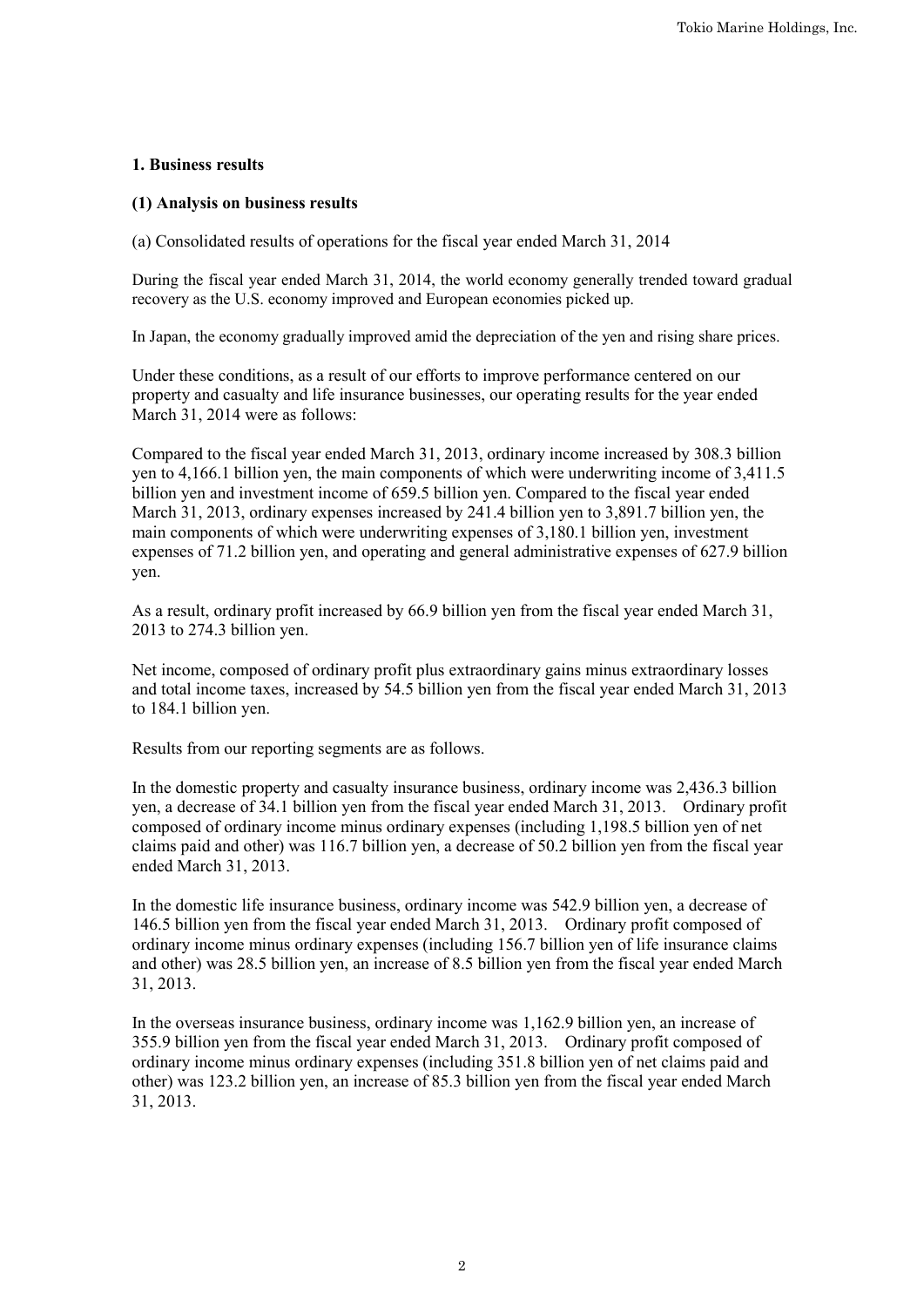(b) Consolidated business forecast for the fiscal year ending March 31, 2015

The Company's consolidated business forecast for the fiscal year ending March 31, 2015 is 335.0 billion yen in ordinary profit and 230.0 billion yen in net income. The forecast is primarily based on the following assumptions.

- With regard to net premiums written and life insurance premiums, the Company expects 2,980.0 billion yen and 530.0 billion yen respectively, based on the Company's own projections taking into consideration the results of previous years.
- As for net incurred claims related to natural disasters, based on the Company's prior experience we expect 40.0 billion yen by Tokio Marine & Nichido Fire Insurance Co., Ltd. ("Tokio Marine & Nichido") and 3.0 billion yen by Nisshin Fire & Marine Insurance Co., Ltd.
- With regard to interest rates, exchange rates and equity market conditions, the Company assumes there will not be significant changes from market rates and conditions as of March 31, 2014.

The forecast described above is based on the information available to the Company as of the date of this document and the assumptions above. The actual results may materially differ from the forecast depending upon various factors.

# **(2) Analysis on financial condition**

As of March 31, 2014, consolidated total assets were 18,948.0 billion yen. This represents an increase of 918.5 billion yen, which was mainly due to the increase in value of the assets of overseas consolidated companies driven by the depreciation of the yen.

Cash flows for the fiscal year ended March 31, 2014 were as follows:

Net cash provided by operating activities was 424.7 billion yen, an increase of 286.0 billion yen compared to the fiscal year ended March 31, 2013, due mainly to an increase in premium income. Net cash used in investing activities increased by 592.8 billion yen to 168.2 billion yen, due mainly to the reversal effect of the decrease in cash received under security borrowing and lending transactions in the fiscal year ended March 31, 2013. Due mainly to a decrease in cash received under security lending transactions, net cash used in financing activities decreased by 831.9 billion yen to 346.4 billion yen.

As a result, the balance of cash and cash equivalents was 924.4 billion yen, a decrease of 54.8 billion yen from the fiscal year ended March 31, 2013.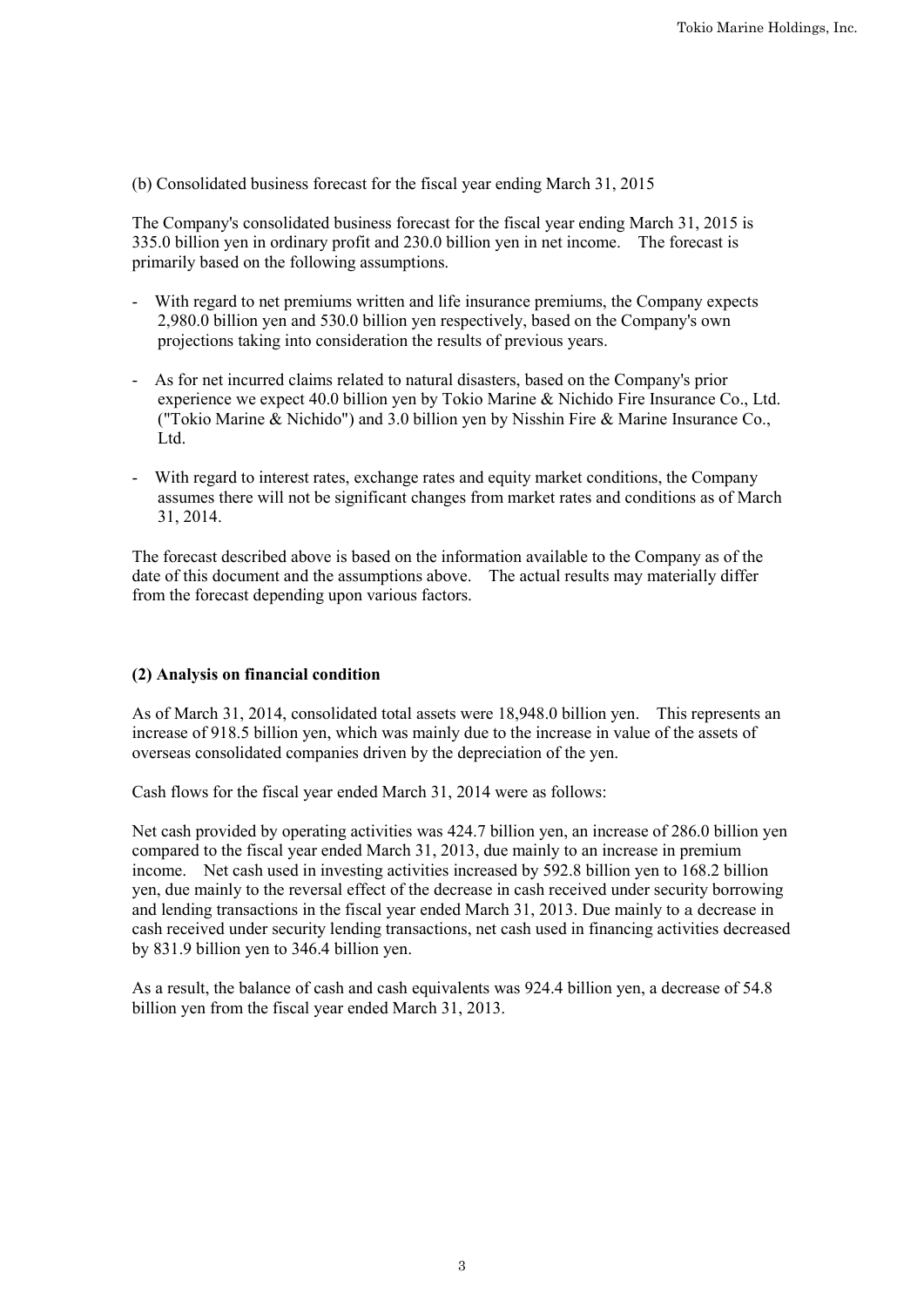|                                      |                                           |                                           |                                           |                                           | $(\%)$                                    |
|--------------------------------------|-------------------------------------------|-------------------------------------------|-------------------------------------------|-------------------------------------------|-------------------------------------------|
|                                      | Fiscal year<br>ended<br>March 31,<br>2010 | Fiscal year<br>ended<br>March 31,<br>2011 | Fiscal year<br>ended<br>March 31,<br>2012 | Fiscal year<br>ended<br>March 31,<br>2013 | Fiscal year<br>ended<br>March 31,<br>2014 |
| Capital ratios                       | 12.6                                      | 11.4                                      | 11.3                                      | 13.0                                      | 14.3                                      |
| Market-value basis<br>capital ratios | 12.0                                      | 10.3                                      | 10.7                                      | 11.3                                      | 12.5                                      |

The capital ratios and market-value basis capital ratios are shown below.

(Note)

1. The "capital ratio" is defined by ("equity capital" / "total assets") x 100.

2. The "market-value basis capital ratio" is defined by ("market capitalization" / "total assets")  $x$ 100.

3. As Tokio Marine Group's main business is the insurance business, "Cash flow and interest-bearing liabilities ratio" and "Interest coverage ratio" are not stated.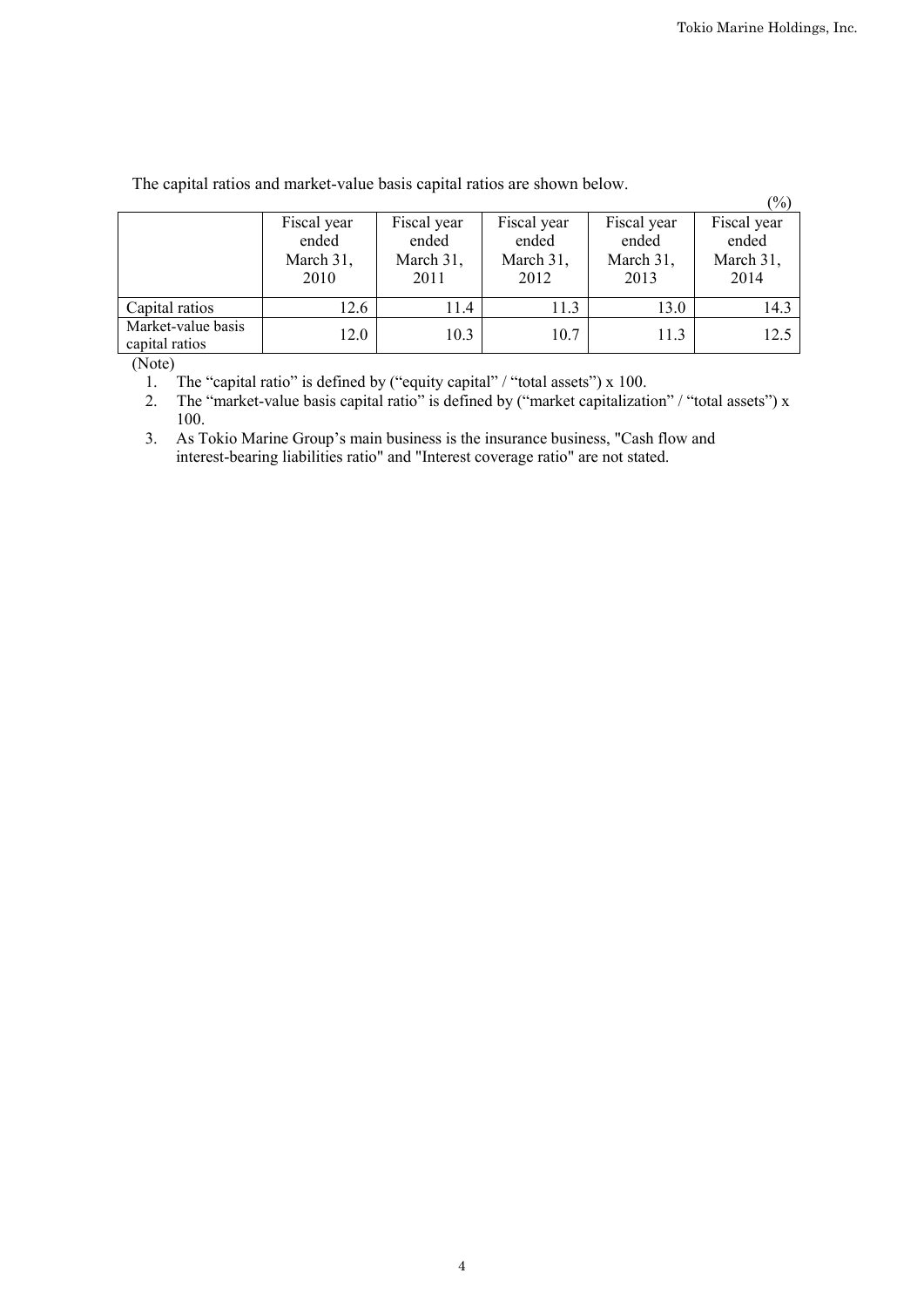# **2. Management Policies**

## (1) Management policies

In November 2003, the Company formulated the "Tokio Marine Group Corporate Philosophy" to be upheld by all officers and employees of the Group.

"Tokio Marine Group Corporate Philosophy"

Tokio Marine Group is committed to the continuous enhancement of corporate value, with customer trust at the base of all of its activities.

- By providing customers with the highest quality products and services, we will spread safety and security to all around us.
- For fulfilling our responsibility to shareholders, we will pursue global development of sound, growing and profitable businesses.
- For promoting the creativity of each and every employee, we will foster a corporate culture which encourages free and open communications.
- While demonstrating responsible management as a good corporate citizen, we will make a positive contribution to society.

# (2) Targeted management indices

As target indices to present business results of the overall Group, the Company adopts "adjusted earnings" and "adjusted return on equity (ROE)". For the fiscal year ending March 31, 2015, the Company expects approximately 291.0 billion yen in adjusted earnings and 7.4% as an adjusted ROE.

(Note) In order to capture and enhance the corporate value of Tokio Marine Group, targeted earnings and the ROE are based on "adjusted earnings", which are calculated as follows:

- Adjusted  $ROE =$  Adjusted earnings / Adjusted capital (average balance basis)
- Adjusted Earnings\*1 = Total of adjusted earnings for each business segment described below
	- (a) Property and casualty insurance business
		- Adjusted earnings = Net income determined following financial accounting principles + Provision for catastrophe reserve, etc.\*2 + Provision for price fluctuation \*2 – Gains (losses) from sales or valuations of ALM bonds and interest rate swaps\*3 – Gains (losses) from sales or valuations of stocks and properties – Extraordinary gains/losses, valuation allowances and others
	- (b) Life insurance business\*4 Adjusted earnings = Increase in embedded value\*5 during the fiscal year – Capital transactions, such as capital increase
	- (c) Other businesses Net income determined following financial accounting principles
- Adjusted Capital $*1$  = Total of adjusted capital of each business segment described below
	- (a) Property and casualty insurance business
		- Adjusted capital = Capital determined following financial accounting principles + Catastrophe reserve, etc. + Price fluctuation reserve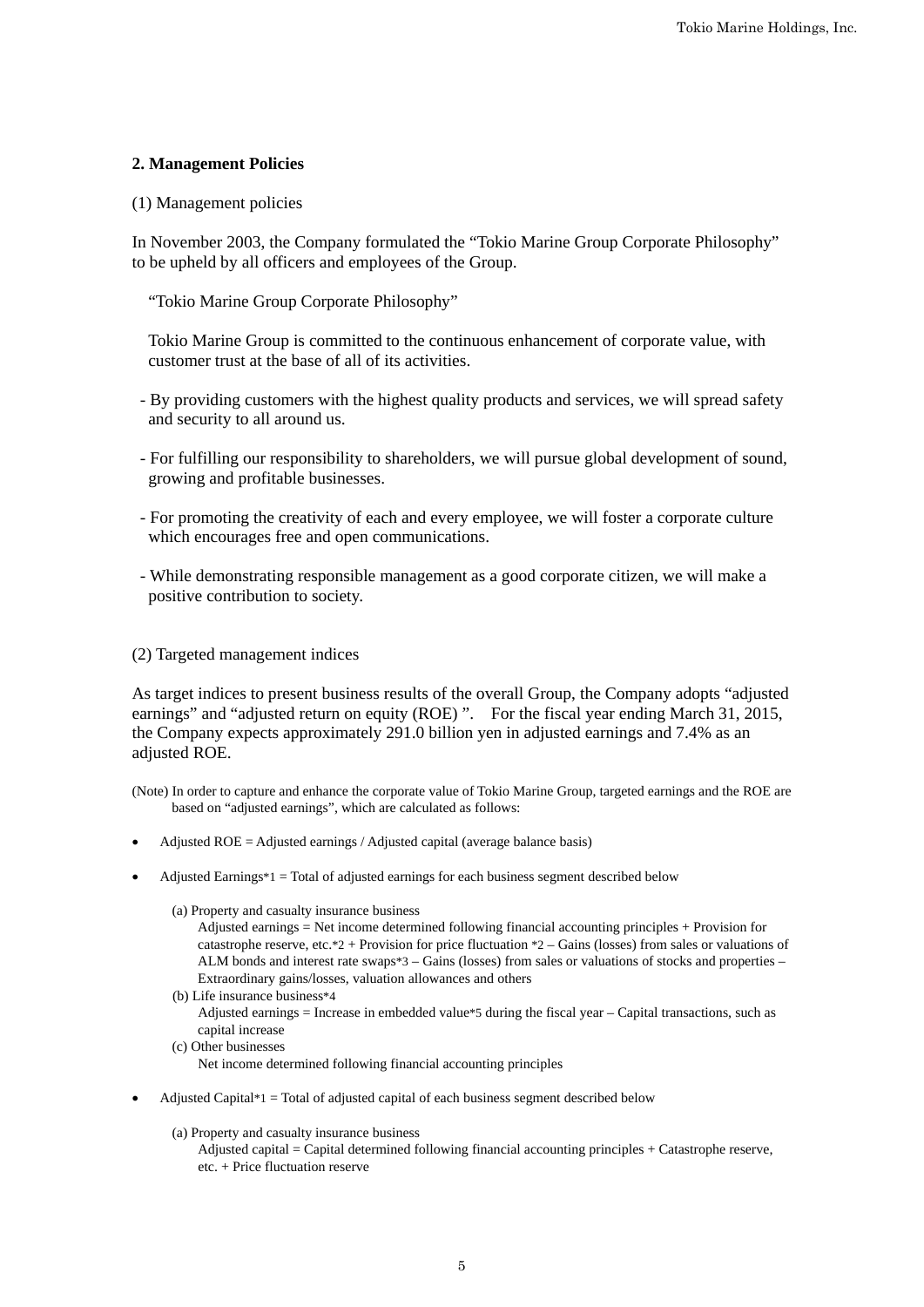- (b) Life insurance business
	- Adjusted capital  $=$  Embedded value
- (c) Other businesses Net assets determined following financial accounting principles
- \*1 After tax
- \*2 Reversals are subtracted
- \*3 ALM: asset liability management
- Fluctuations in the market value of liabilities of ALM is excluded
- \*4 Calculation are based on (c) above for life insurance companies in certain regions (overhead costs incurred by the head office are deducted from profits)
- \*5 Embedded value: An indexed value in which the net present value of profits to be gained from premiums written is added to the net asset value

The adjusted earnings and the adjusted ROE above for the fiscal year ending March 31, 2015 were announced in the press release dated May 20, 2014.

(3) Medium- to long-term business strategies and issues facing Tokio Marine Group

In order for Tokio Marine Group to maintain sustainable growth in the current challenging business environment, we think it essential that we provide quality products and services offering value which customers can appreciate, so that we will attract more customers and strengthen our corporate structure, which can improve our global competitiveness.

In "Innovation and Execution 2014", Tokio Marine Group aims to steadily build on its prior efforts and push to fulfill our medium- to long-term business vision of becoming a "global insurance group maintaining growth by offering quality that customers select".

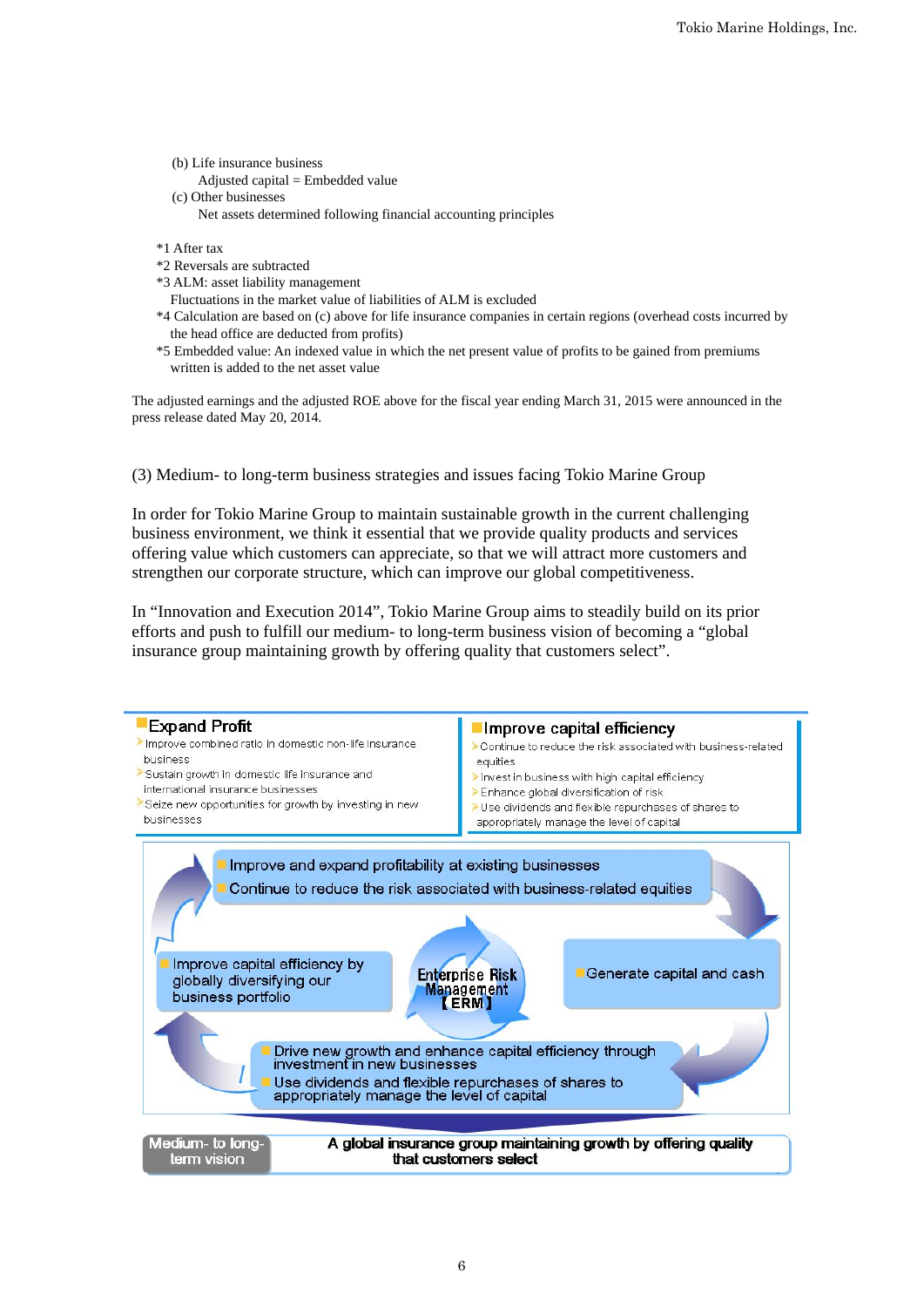(Strategies in our core businesses)

#### [Domestic property and casualty insurance business]

To improve the profitability of our mainstay auto insurance we aim to revise our coverage and premiums, and further curtail operating expenses. We also plan to comprehensively improve our points of contact with customers in order to steadily maintain our competitive advantage. Through these efforts, we aim to achieve industry-leading growth and a business structure that can maintain a combined ratio\* of about 95%.

# [Domestic life insurance business]

We will use our Group strength of property and casualty insurance representative channels to cross-market and further promote consulting product sales. We will also target sustainable growth by expanding the market through the introduction of new products and other efforts.

#### [Overseas insurance business]

We intend to achieve stable and high profitability through operations centering on Philadelphia Consolidated Holding Corp., Kiln Group Limited and reinsurance companies, our core overseas firms. We are working for a successful management integration with Delphi Financial Group Inc., while actively pursuing business expansion in Asia, Brazil and other emerging economies to ensure future growth. We plan to continue our investments in new businesses which may improve our capital efficiency.

#### [Financial and other business]

In the course of developing its financial services business, the Group will focus on fee-based asset management businesses offering high capital efficiency. In its general businesses, the Group will use its risk management and certain other businesses to foster synergies within the Group and contribute to our overall growth and profitability.

\* Combined ratio is a profitability indicator for the property and casualty insurance businesses that is calculated as a percentage by using premiums-written as the denominator and claims-paid plus expenses as the numerator. A 100% combined ratio means balanced income and expenditure, and a combined ratio below 100% indicates more profitable underwriting.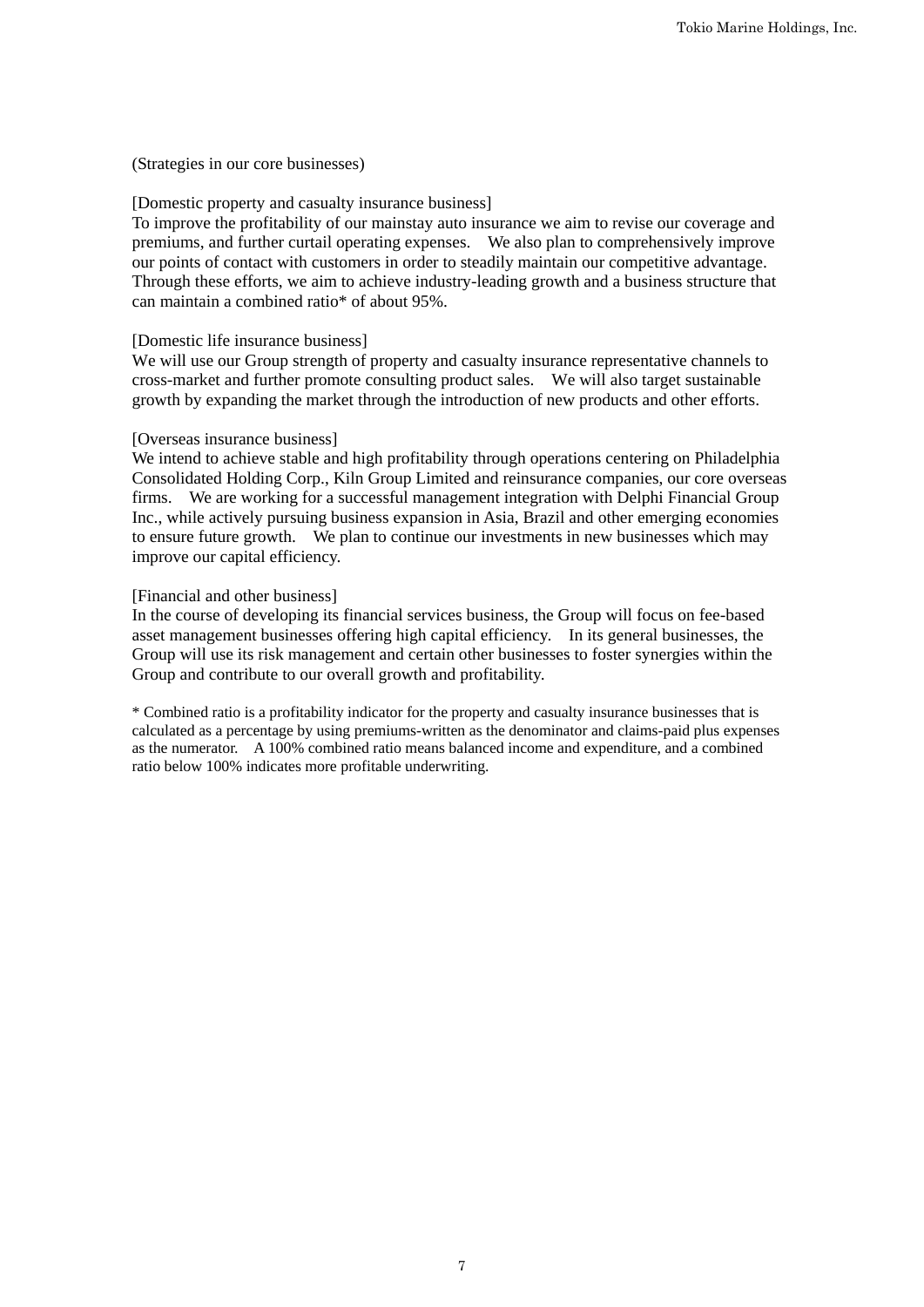# 3. Consolidated Financial Statements

# (1) Consolidated Balance Sheet

(Yen in millions)

|                                                         | As of March 31, 2013 | As of March 31, 2014 |
|---------------------------------------------------------|----------------------|----------------------|
| <b>Assets</b>                                           |                      |                      |
| Cash and bank deposits                                  | 436,113              | 439,368              |
| Call loans                                              | 211,216              | 270,931              |
| Receivables under resale agreements                     | 299,917              | 119,974              |
| Receivables under security borrowing transactions       | 28,366               | 38,580               |
| Monetary receivables bought                             | 796,195              | 877,452              |
| Money trusts                                            | 5,399                | 2,897                |
| Securities                                              | 13,845,820           | 14,761,559           |
| Loans                                                   | 380,884              | 373,574              |
| Tangible fixed assets                                   | 306,965              | 300,753              |
| Land                                                    | 143,651              | 142,344              |
| <b>Buildings</b>                                        | 131,906              | 136,093              |
| Construction in progress                                | 11,125               | 1,748                |
| Other tangible fixed assets                             | 20,282               | 20,567               |
| Intangible fixed assets                                 | 428,196              | 427,987              |
| Software                                                | 13,196               | 17,130               |
| Goodwill                                                | 270,291              | 250,196              |
| Other intangible fixed assets                           | 144,708              | 160,660              |
| Other assets                                            | 1,207,109            | 1,263,916            |
| Net defined benefit assets                              |                      | 1,595                |
| Deferred tax assets                                     | 50,119               | 64,078               |
| Customers' liabilities under acceptances and guarantees | 71,766               | 30,379               |
| Allowance for doubtful accounts                         | (38, 631)            | (25, 048)            |
| <b>Total assets</b>                                     | 18,029,442           | 18,948,000           |
| <b>Liabilities</b>                                      |                      |                      |
| Insurance liabilities                                   | 12,784,044           | 13,591,573           |
| Outstanding claims                                      | 1,685,114            | 1,975,880            |
| Underwriting reserves                                   | 11,098,930           | 11,615,692           |
| Corporate bonds                                         | 139,304              | 124,375              |
| Other liabilities                                       | 2,167,815            | 1,855,409            |
| Payables under security lending transactions            | 1,113,960            | 876,446              |
| Other liabilities                                       | 1,053,854            | 978,962              |
| Provision for retirement benefits                       | 186,395              |                      |
| Net defined benefit liabilities                         |                      | 221,921              |
| Provision for retirement benefits for directors         | 31                   | 37                   |
| Provision for employees' bonus                          | 36,794               | 40,345               |
| Reserve under special law                               | 74,491               | 78,763               |
| Price fluctuation reserve                               | 74,491               | 78,763               |
| Deferred tax liabilities                                | 105,099              | 175,793              |
| Negative goodwill                                       | 100,515              | 90,286               |
| Acceptances and guarantees                              | 71,766               | 30,379               |
| <b>Total liabilities</b>                                | 15,666,258           | 16,208,886           |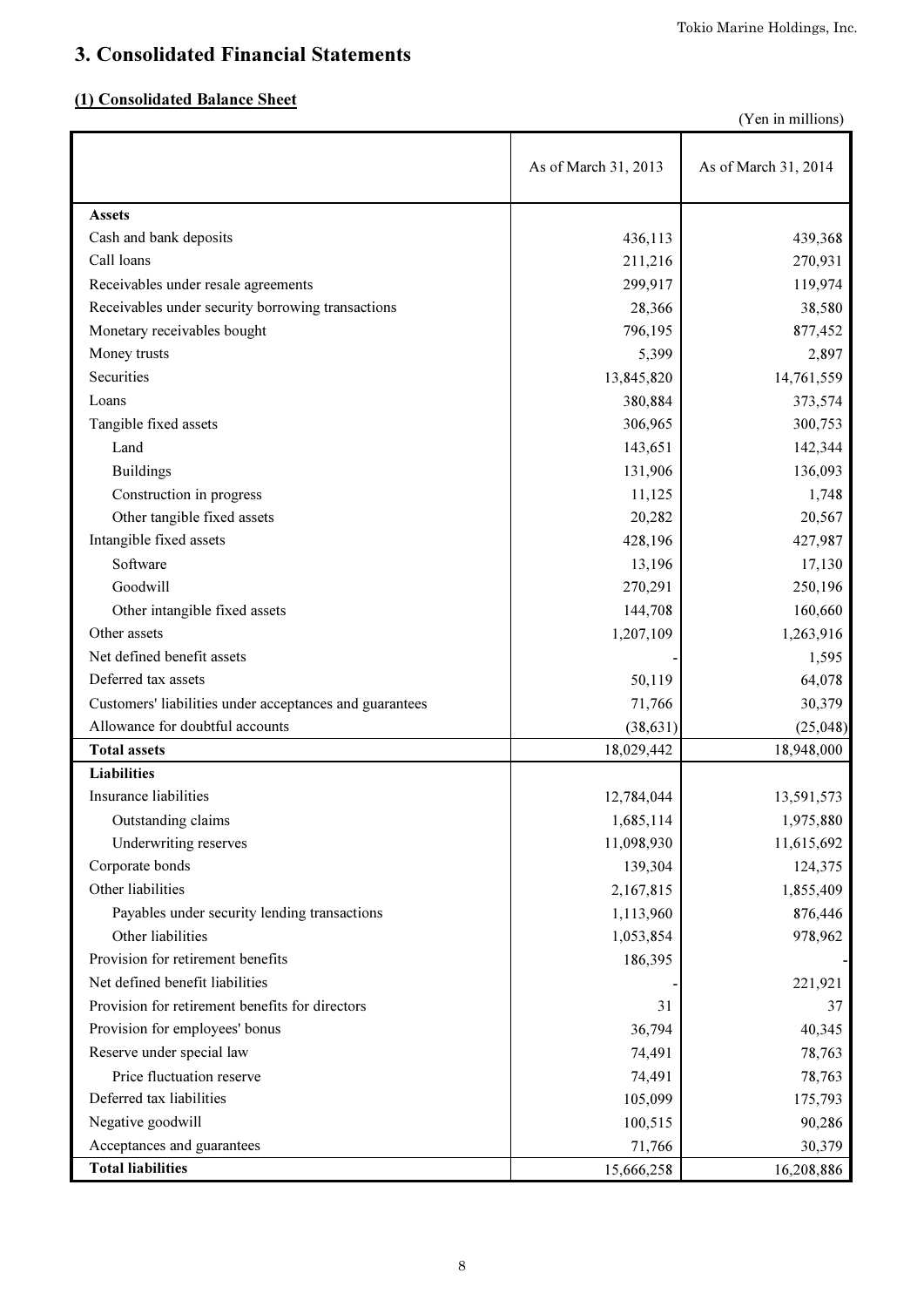|                                               | As of March 31, 2013 | As of March 31, 2014 |
|-----------------------------------------------|----------------------|----------------------|
| <b>Net assets</b>                             |                      |                      |
| Shareholders' equity                          |                      |                      |
| Share capital                                 | 150,000              | 150,000              |
| Retained earnings                             | 1,088,315            | 1,231,034            |
| Treasury shares                               | (7, 237)             | (6,716)              |
| Total shareholders' equity                    | 1,231,078            | 1,374,318            |
| Accumulated other comprehensive income        |                      |                      |
| Unrealized gains on securities, net of taxes  | 1,172,896            | 1,239,658            |
| Deferred gains (losses) on hedge transactions | 21,921               | 18,222               |
| Foreign currency translation adjustments      | (85, 226)            | 106,510              |
| Remeasurements of defined benefit plans       |                      | (25,946)             |
| Total accumulated other comprehensive income  | 1,109,592            | 1,338,444            |
| Share acquisition rights                      | 1,763                | 1,891                |
| Non-controlling interests                     | 20,749               | 24,459               |
| <b>Total net assets</b>                       | 2,363,183            | 2,739,114            |
| <b>Total liabilities and net assets</b>       | 18,029,442           | 18,948,000           |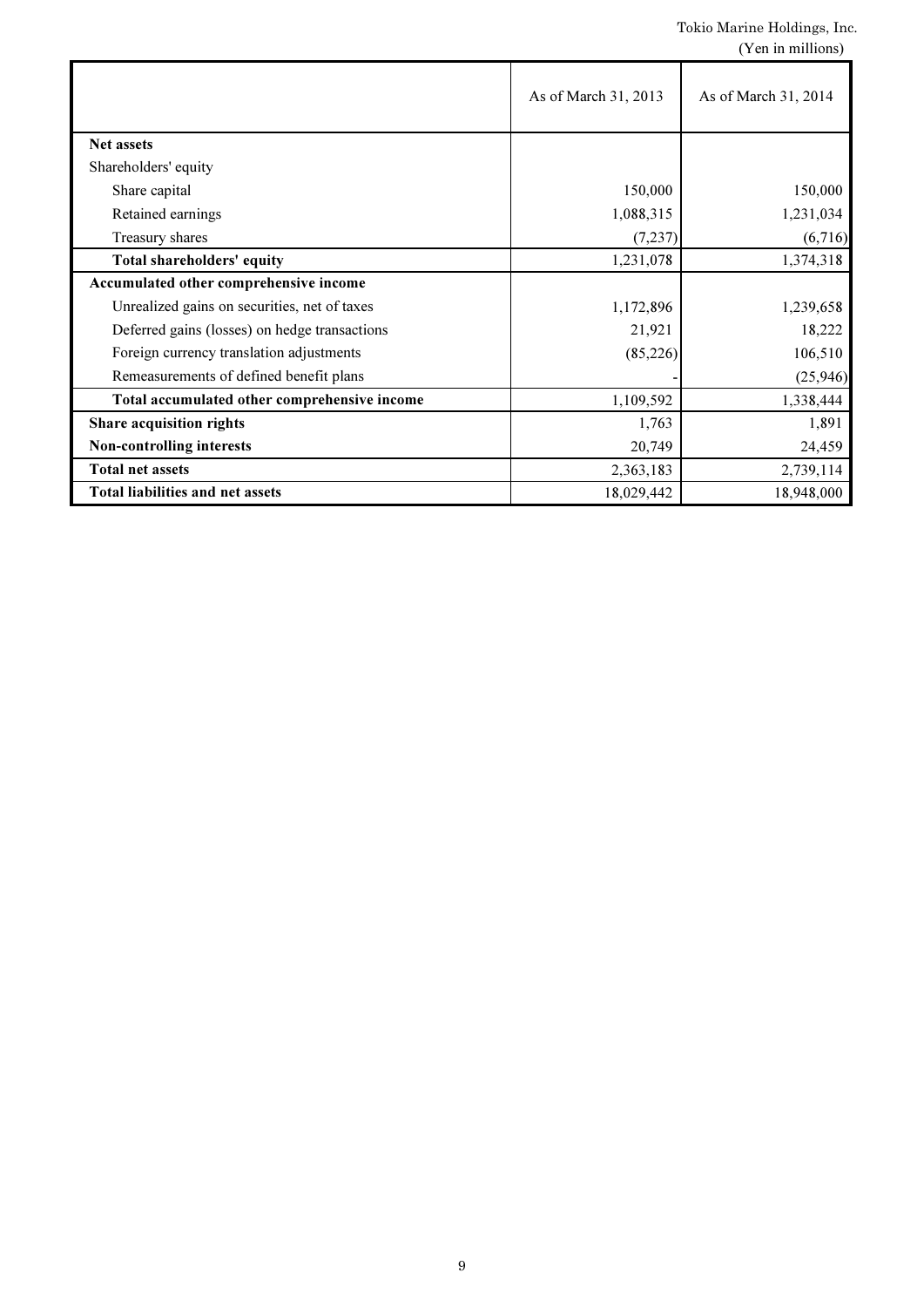## **(2) Consolidated Statement of Income and Consolidated Statement of Comprehensive Income (Consolidated Statement of Income)**

|                                                                    |                                     | (Yen in millions)                   |
|--------------------------------------------------------------------|-------------------------------------|-------------------------------------|
|                                                                    | Year ended                          | Year ended                          |
|                                                                    | March 31, 2013<br>(April 1, 2012 to | March 31, 2014<br>(April 1, 2013 to |
|                                                                    | March 31, 2013)                     | March 31, 2014)                     |
| <b>Ordinary</b> income                                             | 3,857,769                           | 4,166,130                           |
| <b>Underwriting income</b>                                         | 3,149,378                           | 3,411,595                           |
| Net premiums written                                               | 2,558,010                           | 2,870,714                           |
| Deposit premiums from policyholders                                | 116,599                             | 103,678                             |
| Investment income on deposit premiums                              | 56,330                              | 54,014                              |
| Life insurance premiums                                            | 399,845                             | 378,043                             |
| Reversal of outstanding claims                                     | 13,034                              |                                     |
| Other underwriting income                                          | 5,557                               | 5,145                               |
| <b>Investment</b> income                                           | 636,425                             | 659,548                             |
| Interest and dividends                                             | 261,898                             | 305,816                             |
| Gains on money trusts                                              | 737                                 | 227                                 |
| Gains on trading securities                                        | 3,619                               | 3,750                               |
| Gains on sales of securities                                       | 112,218                             | 108,134                             |
| Gains on redemption of securities                                  | 1,068                               | 990                                 |
| Investment gains on separate accounts                              | 290,296                             | 267,275                             |
| Other investment income                                            | 22,916                              | 27,367                              |
| Transfer of investment income on deposit premiums                  | (56,330)                            | (54, 014)                           |
| Other ordinary income                                              | 71,965                              | 94,986                              |
| Amortization of negative goodwill                                  | 10,450                              | 10,229                              |
| Other ordinary income                                              | 61,514                              | 84,757                              |
| <b>Ordinary expenses</b>                                           | 3,650,311                           | 3,891,743                           |
| <b>Underwriting expenses</b>                                       | 3,013,696                           | 3,180,111                           |
| Net claims paid                                                    | 1,585,558                           | 1,550,225                           |
| Loss adjustment expenses                                           | 114,886                             | 118,886                             |
| Agency commissions and brokerage                                   | 495,765                             | 565,794                             |
| Maturity refunds to policyholders                                  | 262,189                             | 237,751                             |
| Dividends to policyholders                                         | 380                                 | 311                                 |
| Life insurance claims                                              | 246,755                             | 295,959                             |
| Provision for outstanding claims                                   |                                     | 136,152                             |
| Provision for underwriting reserves                                | 303,420                             | 270,805                             |
| Other underwriting expenses                                        | 4,740                               | 4,225                               |
| <b>Investment expenses</b>                                         | 48,344                              | 71,254                              |
| Losses on money trusts                                             | 198                                 |                                     |
| Losses on sales of securities                                      | 6,568                               | 18,790                              |
| Impairment losses on securities                                    | 7,324                               | 1,467                               |
| Losses on redemption of securities                                 | 1,311                               | 572                                 |
| Losses on derivatives                                              | 29,847                              | 28,992                              |
| Other investment expenses                                          | 3,094                               | 21,432                              |
| Operating and general administrative expenses                      | 560,648                             | 627,908                             |
| Other ordinary expenses                                            | 33,307                              | 17,075                              |
| Interest expenses                                                  | 5,190                               | 6,726                               |
| Increase in allowance for doubtful accounts                        | 19,799                              |                                     |
| Losses on bad debts                                                | 182                                 | 132                                 |
| Equity in losses of affiliates                                     | 1,526                               | 1,080                               |
| Amortization of deferred assets under Article 113 of the Insurance |                                     |                                     |
| <b>Business Act</b>                                                | 2,502                               | 3,403                               |
| Other ordinary expenses                                            | 4,105                               | 5,733                               |
| Deferred expenses under Article 113 of the Insurance Business Act  | (5,685)                             | (4,607)                             |
| Ordinary profit                                                    | 207,457                             | 274,386                             |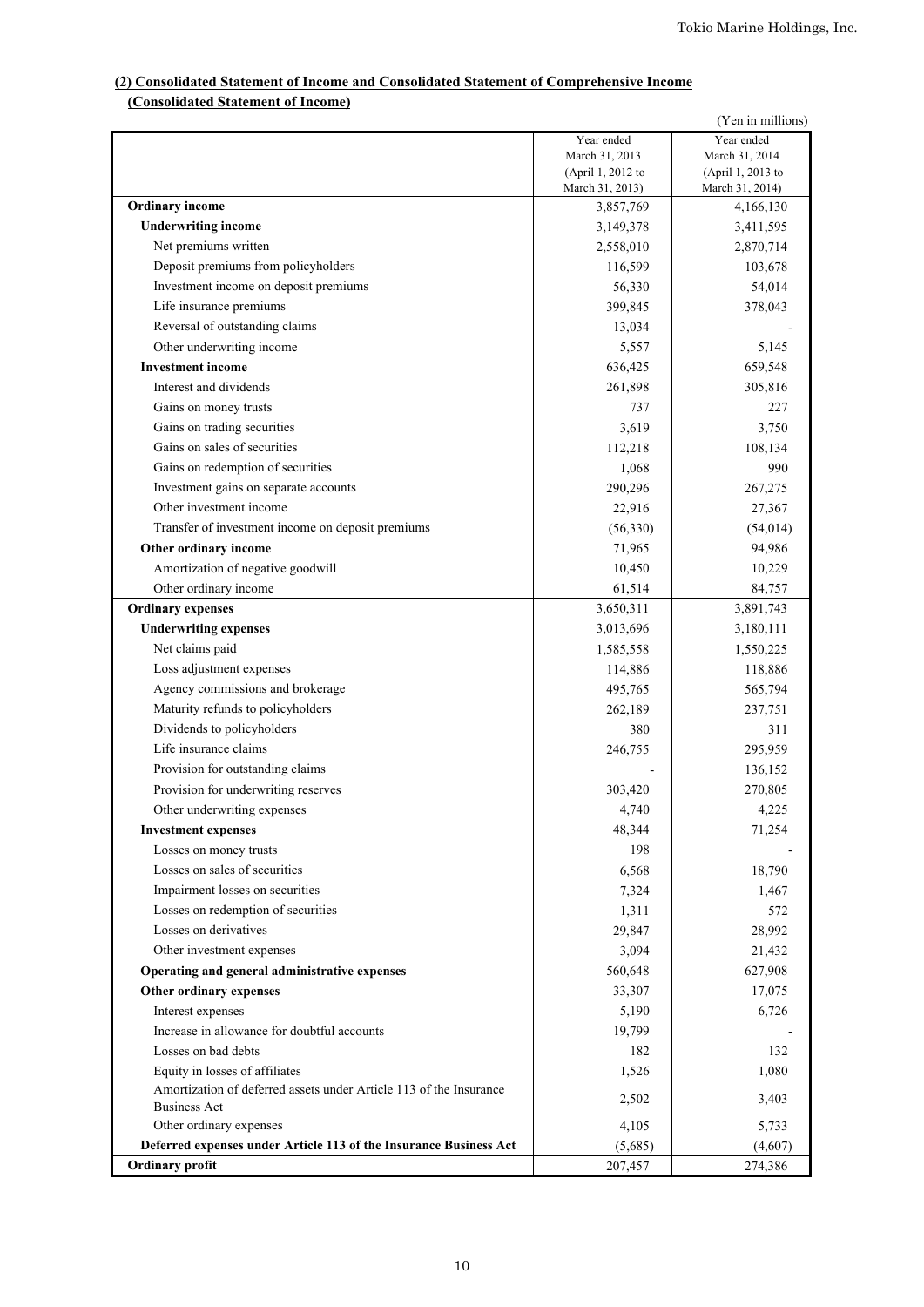|                                                            |                   | (Yen in millions) |
|------------------------------------------------------------|-------------------|-------------------|
|                                                            | Year ended        | Year ended        |
|                                                            | March 31, 2013    | March 31, 2014    |
|                                                            | (April 1, 2012 to | (April 1, 2013 to |
|                                                            | March 31, 2013)   | March 31, 2014)   |
| <b>Extraordinary gains</b>                                 | 11,202            | 3,314             |
| Gains on disposal of fixed assets                          | 9,822             | 2,987             |
| Gains on negative goodwill                                 | 9                 |                   |
| Gains on changes in equity of subsidiaries and affiliates  |                   | 29                |
| Other extraordinary gains                                  | 1,370             | 296               |
| <b>Extraordinary losses</b>                                | 16,095            | 7,020             |
| Losses on disposal of fixed assets                         | 1,467             | 1,234             |
| Impairment losses on fixed assets                          | 2,395             | 980               |
| Losses on changes in equity of subsidiaries and affiliates |                   | 5                 |
| Provision under special law                                | 4,353             | 4,272             |
| Provision for price fluctuation reserve                    | 4,353             | 4,272             |
| Losses on reduction of real estate                         |                   | $\Omega$          |
| Other extraordinary losses                                 | 7,880             | 526               |
| Income before income taxes and non-controlling interests   | 202,564           | 270,680           |
| Income taxes - current                                     | 65,865            | 44,695            |
| <b>Income taxes - deferred</b>                             | 5,963             | 40.090            |
| <b>Total income taxes</b>                                  | 71,829            | 84,786            |
| Income before non-controlling interests                    | 130,735           | 185,894           |
| <b>Non-controlling interests</b>                           | 1,156             | 1,779             |
| <b>Net income</b>                                          | 129,578           | 184,114           |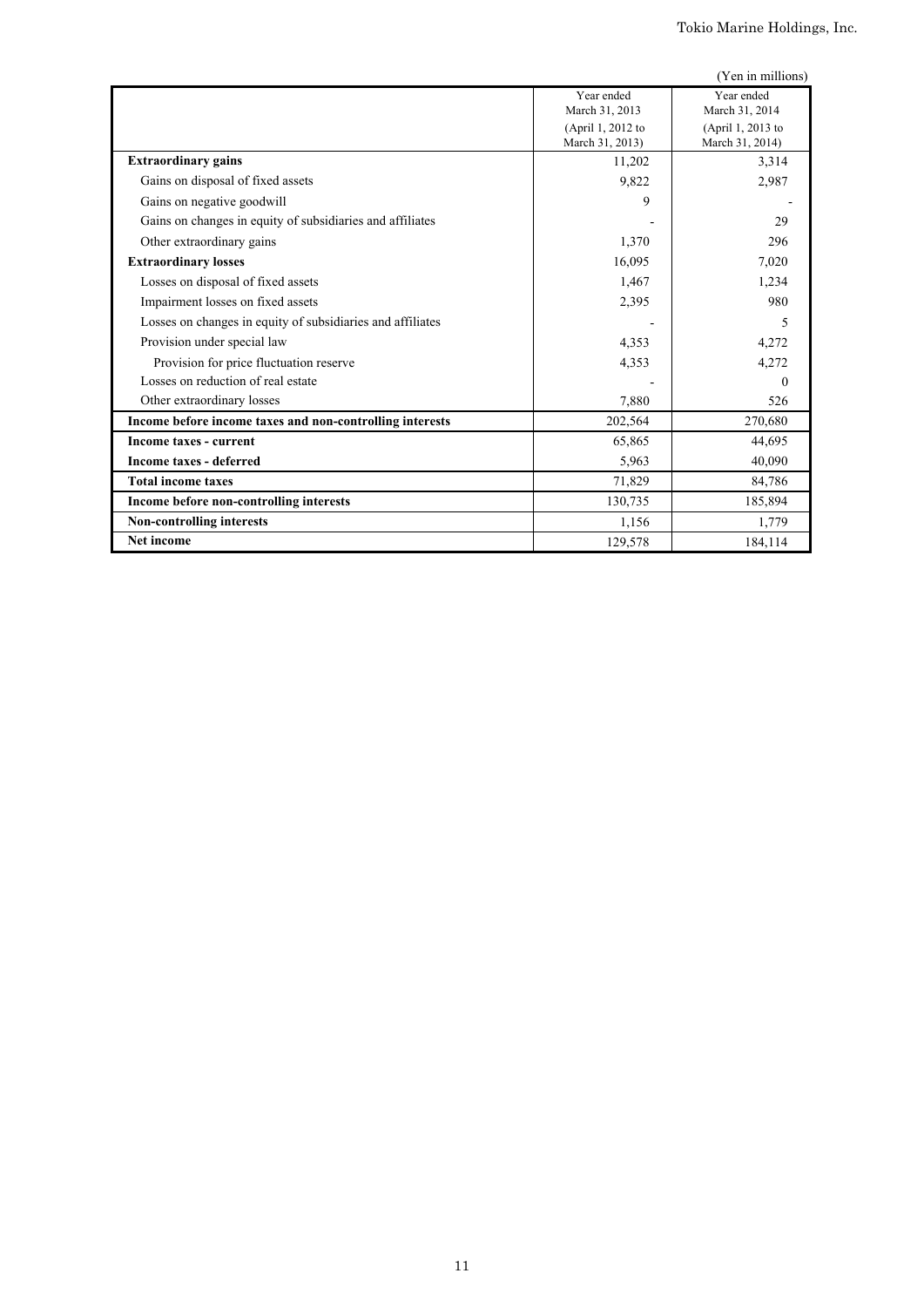# (Consolidated Statement of Comprehensive Income)

|                                                                    |                   | (Yen in millions) |
|--------------------------------------------------------------------|-------------------|-------------------|
|                                                                    | Year ended        | Year ended        |
|                                                                    | March 31, 2013    | March 31, 2014    |
|                                                                    | (April 1, 2012 to | (April 1, 2013 to |
|                                                                    | March 31, 2013)   | March 31, 2014)   |
| Income before non-controlling interests                            | 130,735           | 185,894           |
| Other comprehensive income                                         |                   |                   |
| Unrealized gains on securities, net of taxes                       | 344,884           | 66,096            |
| Deferred gains (losses) on hedge transactions                      | (859)             | (3,699)           |
| Foreign currency translation adjustments                           | 71,638            | 192,057           |
| Share of other comprehensive income of affiliates accounted for by | 1,851             | 1,929             |
| the equity method                                                  |                   |                   |
| Total other comprehensive income                                   | 417,515           | 256,382           |
| <b>Total comprehensive income</b>                                  | 548,251           | 442,277           |
| Comprehensive income attributable to:                              |                   |                   |
| Owners of the parent                                               | 544,957           | 438,914           |
| Non-controlling interests                                          | 3,293             | 3,363             |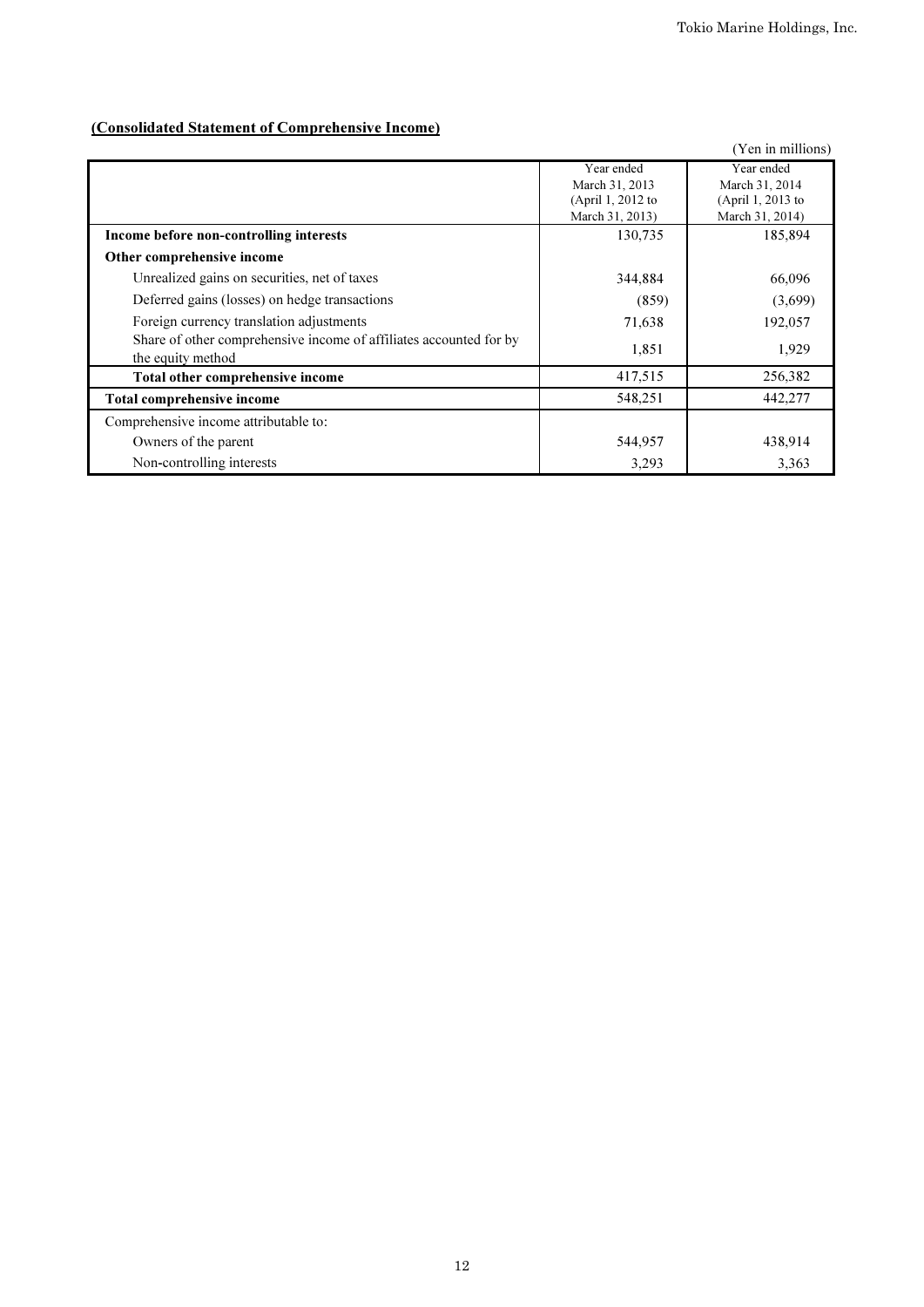## **(3) Consolidated Statement of Changes in Shareholders' Equity**

| Year ended March 31, 2013 (April 1, 2012 to March 31, 2013)<br>(Yen in millions) |                      |                      |                 |                                  |  |  |
|----------------------------------------------------------------------------------|----------------------|----------------------|-----------------|----------------------------------|--|--|
|                                                                                  | Shareholders' equity |                      |                 |                                  |  |  |
|                                                                                  | Share capital        | Retained<br>earnings | Treasury shares | Total<br>shareholders'<br>equity |  |  |
| Beginning balance                                                                | 150,000              | 1,104,810            | (109, 418)      | 1,145,391                        |  |  |
| Changes during the year                                                          |                      |                      |                 |                                  |  |  |
| <b>Dividends</b>                                                                 |                      | (40, 266)            |                 | (40, 266)                        |  |  |
| Net income                                                                       |                      | 129,578              |                 | 129,578                          |  |  |
| Purchase of treasury shares                                                      |                      |                      | (43)            | (43)                             |  |  |
| Disposal of treasury shares                                                      |                      | (49)                 | 364             | 314                              |  |  |
| Cancellation of treasury shares                                                  |                      | (101, 860)           | 101,860         |                                  |  |  |
| Changes in<br>the scope of consolidation                                         |                      | (110)                |                 | (110)                            |  |  |
| Others                                                                           |                      | (3,785)              |                 | (3,785)                          |  |  |
| Net changes in items other<br>than shareholders' equity                          |                      |                      |                 |                                  |  |  |
| Total changes during the year                                                    |                      | (16, 494)            | 102,181         | 85,686                           |  |  |
| Ending balance                                                                   | 150,000              | 1,088,315            | (7,237)         | 1,231,078                        |  |  |

|                                                         |                                                    |                                                        | Accumulated other comprehensive income |                                                                |                             |                              | Total net assets |
|---------------------------------------------------------|----------------------------------------------------|--------------------------------------------------------|----------------------------------------|----------------------------------------------------------------|-----------------------------|------------------------------|------------------|
|                                                         | Unrealized gains<br>on securities.<br>net of taxes | Deferred gains<br>(losses) on<br>hedge<br>transactions | translation<br>adjustments             | Foreign currency Remeasurements<br>of defined<br>benefit plans | Share acquisition<br>rights | Non-controlling<br>interests |                  |
| Beginning balance                                       | 828,245                                            | 22,780                                                 | (156, 812)                             |                                                                | 1,598                       | 16,261                       | 1,857,465        |
| Changes during the year                                 |                                                    |                                                        |                                        |                                                                |                             |                              |                  |
| Dividends                                               |                                                    |                                                        |                                        |                                                                |                             |                              | (40, 266)        |
| Net income                                              |                                                    |                                                        |                                        |                                                                |                             |                              | 129,578          |
| Purchase of treasury shares                             |                                                    |                                                        |                                        |                                                                |                             |                              | (43)             |
| Disposal of treasury shares                             |                                                    |                                                        |                                        |                                                                |                             |                              | 314              |
| Cancellation of treasury shares                         |                                                    |                                                        |                                        |                                                                |                             |                              |                  |
| Changes in<br>the scope of consolidation                |                                                    |                                                        |                                        |                                                                |                             |                              | (110)            |
| Others                                                  |                                                    |                                                        |                                        |                                                                |                             |                              | (3,785)          |
| Net changes in items other<br>than shareholders' equity | 344,651                                            | (859)                                                  | 71,586                                 |                                                                | 164                         | 4,487                        | 420,031          |
| Total changes during the year                           | 344,651                                            | (859)                                                  | 71,586                                 |                                                                | 164                         | 4,487                        | 505,718          |
| Ending balance                                          | 1,172,896                                          | 21,921                                                 | (85, 226)                              |                                                                | 1,763                       | 20,749                       | 2,363,183        |

(Note) "Others" consisted mainly of reclassification adjustments of deferred tax in accordance with accounting standards adopted by foreign consolidated subsidiaries, etc.

13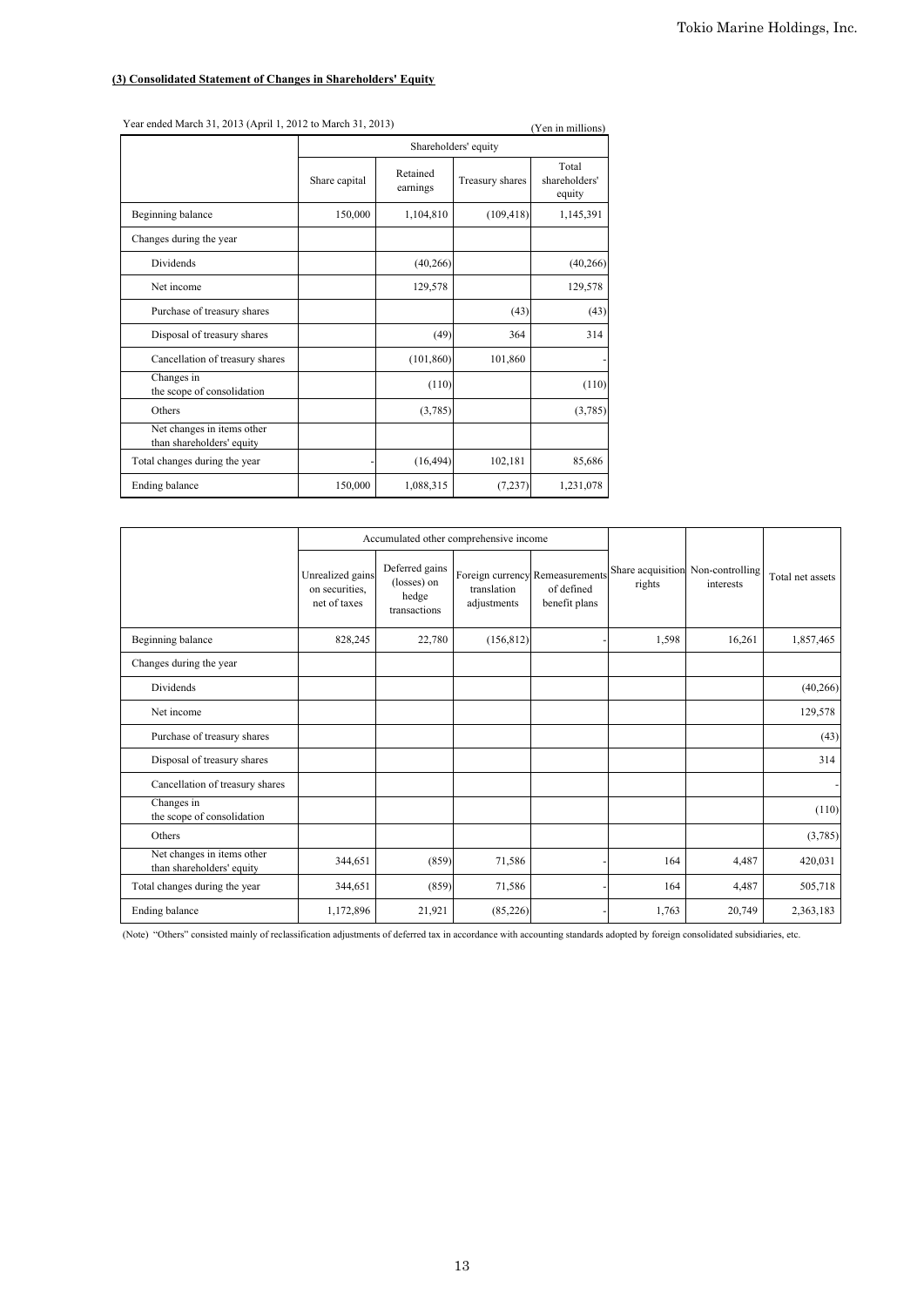Year ended March 31, 2014 (April 1, 2013 to March 31, 2014) (Yen in millions)

|                      |                      |                 | $(1 \text{cm m mm}$              |  |  |
|----------------------|----------------------|-----------------|----------------------------------|--|--|
| Shareholders' equity |                      |                 |                                  |  |  |
| Share capital        | Retained<br>earnings | Treasury shares | Total<br>shareholders'<br>equity |  |  |
| 150,000              | 1,088,315            | (7,237)         | 1,231,078                        |  |  |
|                      |                      |                 |                                  |  |  |
|                      | (44, 110)            |                 | (44, 110)                        |  |  |
|                      | 184,114              |                 | 184,114                          |  |  |
|                      |                      | (128)           | (128)                            |  |  |
|                      | (142)                | 649             | 506                              |  |  |
|                      |                      |                 |                                  |  |  |
|                      | 3,925                |                 | 3,925                            |  |  |
|                      | (1,068)              |                 | (1,068)                          |  |  |
|                      |                      |                 |                                  |  |  |
|                      | 142,719              | 520             | 143,239                          |  |  |
| 150,000              | 1,231,034            | (6,716)         | 1,374,318                        |  |  |
|                      |                      |                 |                                  |  |  |

|                                                         |                                                    |                                                        | Accumulated other comprehensive income |                                                                |                             |                              |                  |
|---------------------------------------------------------|----------------------------------------------------|--------------------------------------------------------|----------------------------------------|----------------------------------------------------------------|-----------------------------|------------------------------|------------------|
|                                                         | Unrealized gains<br>on securities.<br>net of taxes | Deferred gains<br>(losses) on<br>hedge<br>transactions | translation<br>adjustments             | Foreign currency Remeasurements<br>of defined<br>benefit plans | Share acquisition<br>rights | Non-controlling<br>interests | Total net assets |
| Beginning balance                                       | 1,172,896                                          | 21,921                                                 | (85, 226)                              |                                                                | 1,763                       | 20,749                       | 2,363,183        |
| Changes during the year                                 |                                                    |                                                        |                                        |                                                                |                             |                              |                  |
| Dividends                                               |                                                    |                                                        |                                        |                                                                |                             |                              | (44, 110)        |
| Net income                                              |                                                    |                                                        |                                        |                                                                |                             |                              | 184,114          |
| Purchase of treasury shares                             |                                                    |                                                        |                                        |                                                                |                             |                              | (128)            |
| Disposal of treasury shares                             |                                                    |                                                        |                                        |                                                                |                             |                              | 506              |
| Cancellation of treasury shares                         |                                                    |                                                        |                                        |                                                                |                             |                              |                  |
| Changes in<br>the scope of consolidation                |                                                    |                                                        |                                        |                                                                |                             |                              | 3,925            |
| Others                                                  |                                                    |                                                        |                                        |                                                                |                             |                              | (1,068)          |
| Net changes in items other<br>than shareholders' equity | 66,762                                             | (3,699)                                                | 191,736                                | (25,946)                                                       | 128                         | 3,709                        | 232,690          |
| Total changes during the year                           | 66,762                                             | (3,699)                                                | 191,736                                | (25,946)                                                       | 128                         | 3,709                        | 375,930          |
| Ending balance                                          | 1,239,658                                          | 18,222                                                 | 106,510                                | (25,946)                                                       | 1,891                       | 24,459                       | 2,739,114        |

(Note) "Others" consisted mainly of reclassification adjustments of deferred tax in accordance with accounting standards adopted by foreign consolidated subsidiaries, etc.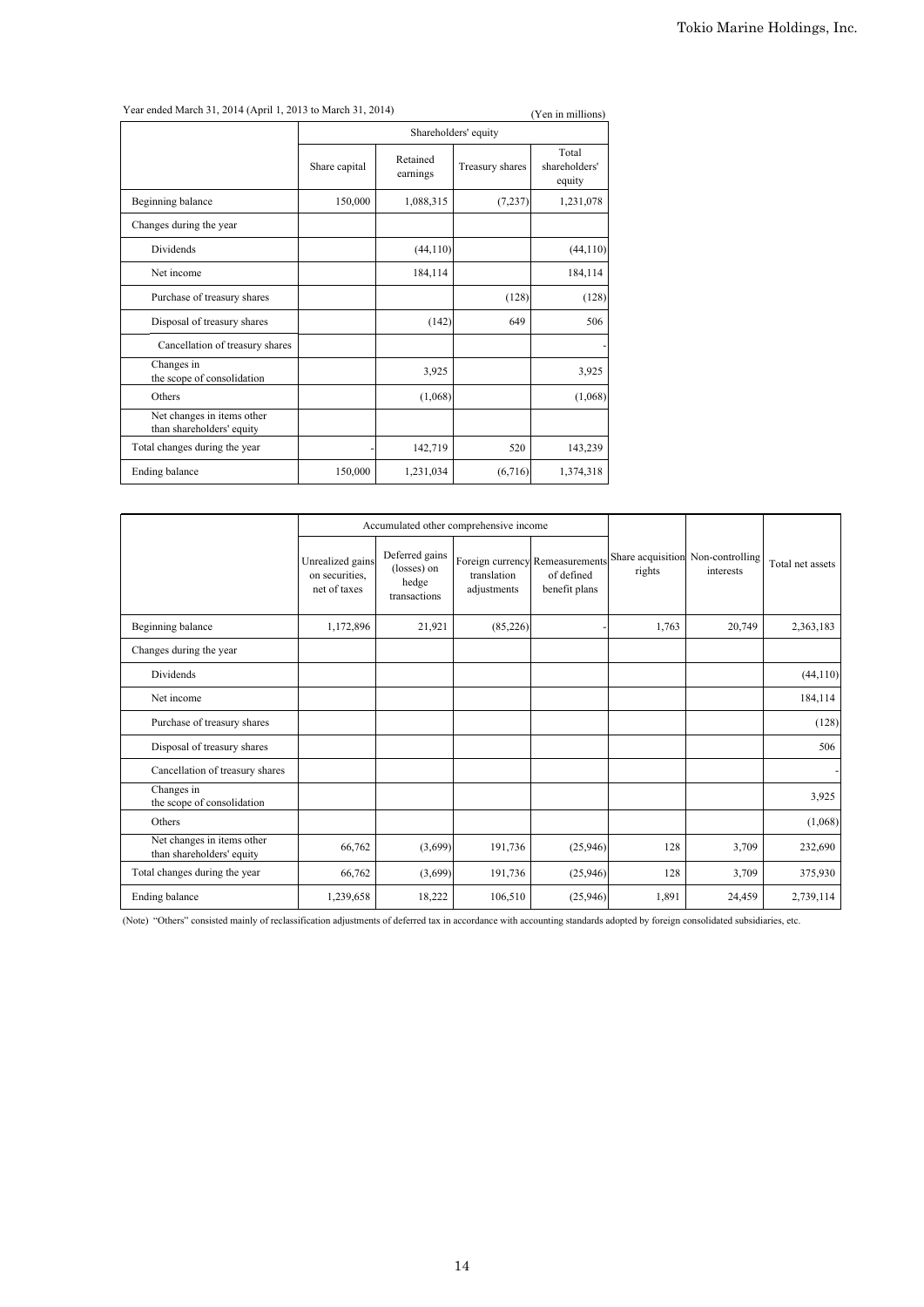# (4) Consolidated Statement of Cash Flows

|                                                                                          |                                                                      | (Yen in millions)                                                    |
|------------------------------------------------------------------------------------------|----------------------------------------------------------------------|----------------------------------------------------------------------|
|                                                                                          | Year ended<br>March 31, 2013<br>(April 1, 2012 to<br>March 31, 2013) | Year ended<br>March 31, 2014<br>(April 1, 2013 to<br>March 31, 2014) |
| <b>Cash flows from operating activities</b>                                              |                                                                      |                                                                      |
| Income before income taxes and non-controlling interests                                 | 202,564                                                              | 270,680                                                              |
| Depreciation                                                                             | 35,413                                                               | 42,089                                                               |
| Impairment losses on fixed assets                                                        | 2,395                                                                | 980                                                                  |
| Amortization of goodwill                                                                 | 21,998                                                               | 29,549                                                               |
| Amortization of negative goodwill                                                        | (10, 450)                                                            | (10, 229)                                                            |
| Gains on negative goodwill                                                               | (9)                                                                  |                                                                      |
| Increase (decrease) in outstanding claims                                                | (8,007)                                                              | 138,850                                                              |
| Increase (decrease) in underwriting reserves                                             | 325,421                                                              | 347,072                                                              |
| Increase (decrease) in allowance for doubtful accounts                                   | 18,199                                                               | (14,730)                                                             |
| Increase (decrease) in provision for retirement benefit obligations                      | 6,315                                                                |                                                                      |
| Increase (decrease) in net defined benefit liability                                     |                                                                      | (1,041)                                                              |
| Increase (decrease) in provision for retirement benefit obligations for directors        | 5                                                                    | 6                                                                    |
| Increase (decrease) in provision for employees' bonus                                    | 10,030                                                               | 878                                                                  |
| Increase (decrease) in price fluctuation reserve                                         | 4,353                                                                | 4,272                                                                |
| Interest and dividends                                                                   | (261, 898)                                                           | (305, 816)                                                           |
| Net losses (gains) on securities                                                         | (97, 414)                                                            | (91, 848)                                                            |
| Interest expenses                                                                        | 5,190                                                                | 6,726                                                                |
| Foreign exchange losses (gains)                                                          | (12, 225)                                                            | (10, 235)                                                            |
| Losses (gains) on tangible fixed assets                                                  | (8, 347)                                                             | (1,769)                                                              |
| Equity in losses (earnings) of affiliates                                                | 1,526                                                                | 1,080                                                                |
| Investment losses (gains) on separate accounts                                           | (290, 296)                                                           | (267, 275)                                                           |
| Decrease (increase) in other assets (other than investing and financing activities)      | (34,266)                                                             | 7,894                                                                |
| Increase (decrease) in other liabilities (other than investing and financing activities) | 29,087                                                               | (65, 488)                                                            |
| Others                                                                                   | (825)                                                                | (7,693)                                                              |
| Sub-total                                                                                | (61, 239)                                                            | 73,952                                                               |
| Interest and dividends received                                                          | 274,411                                                              | 318,322                                                              |
| Interest paid                                                                            | (5, 452)                                                             | (7,659)                                                              |
| Income taxes paid                                                                        | (91, 698)                                                            | (64, 450)                                                            |
| Others                                                                                   | 22,703                                                               | 104,565                                                              |
| Net cash provided by (used in) operating activities                                      | 138,724                                                              | 424,729                                                              |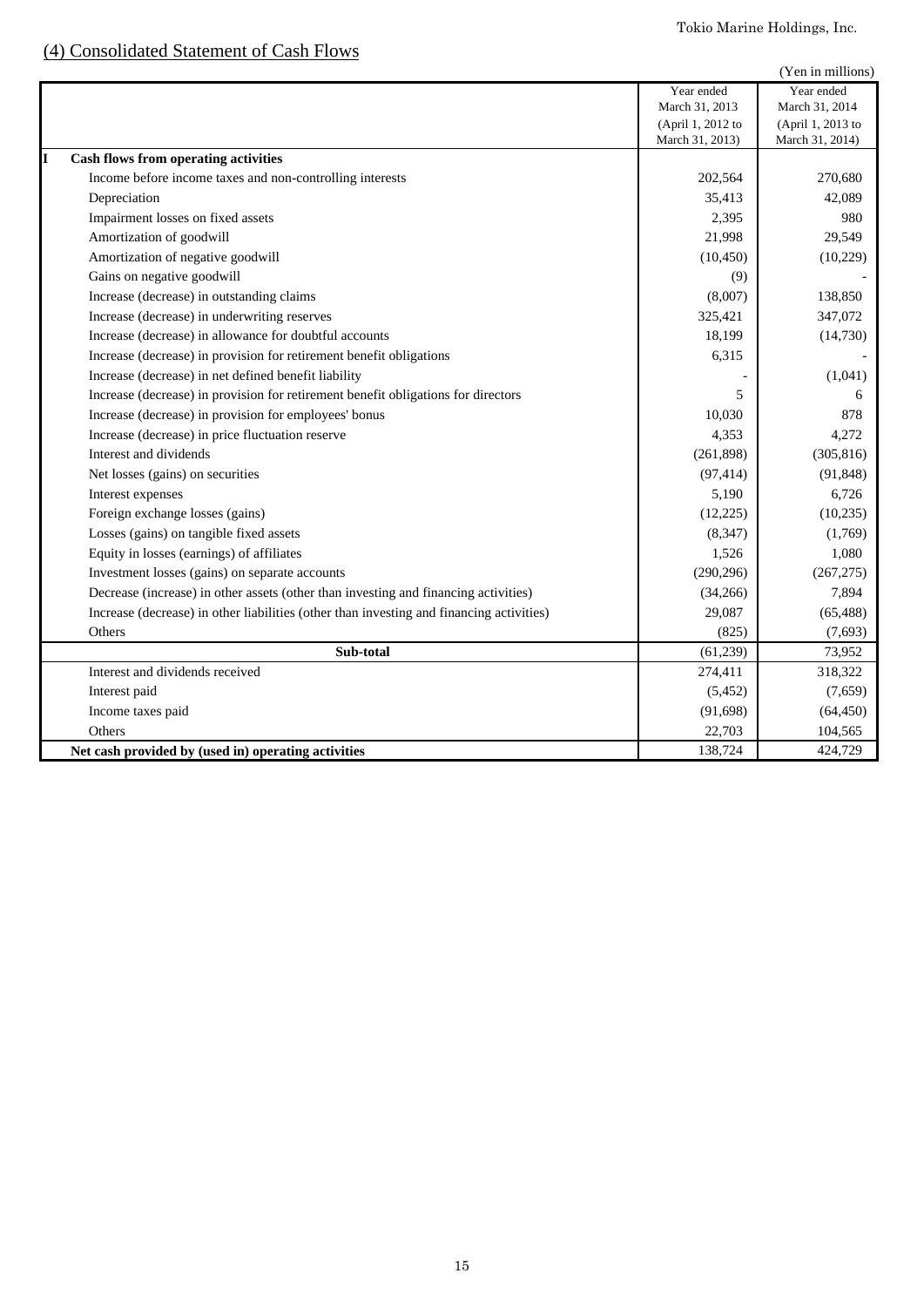|                         |                                                                                      |                                      | (Yen in millions)                    |
|-------------------------|--------------------------------------------------------------------------------------|--------------------------------------|--------------------------------------|
|                         |                                                                                      | Year ended                           | Year ended                           |
|                         |                                                                                      | March 31, 2013                       | March 31, 2014                       |
|                         |                                                                                      | (April 1, 2012 to<br>March 31, 2013) | (April 1, 2013 to<br>March 31, 2014) |
| II                      | <b>Cash flows from investing activities</b>                                          |                                      |                                      |
|                         | Net decrease (increase) in deposits                                                  | (17, 168)                            | 179,543                              |
|                         | Purchases of monetary receivables bought                                             | (279, 494)                           | (410,080)                            |
|                         | Proceeds from sales and redemption of monetary receivables bought                    | 313,295                              | 335,522                              |
|                         | Purchase of money trusts                                                             | (2,500)                              | (1,100)                              |
|                         | Proceeds from sales of money trusts                                                  | 802                                  | 3,830                                |
|                         | Purchases of securities                                                              | (3,698,409)                          | (4,571,679)                          |
|                         | Proceeds from sales and redemption of securities                                     | 3,521,343                            | 4,326,353                            |
|                         | New loans                                                                            | (174,092)                            | (160,740)                            |
|                         | Proceeds from collection of loans                                                    | 229,387                              | 173,722                              |
|                         | Change in cash collateral under security borrowing and lending transactions          | (428, 891)                           | (34,985)                             |
|                         | Others                                                                               | (21, 935)                            | (2,156)                              |
|                         | II (a) Sub-total                                                                     | (557, 663)                           | (161,771)                            |
|                         | $\mathbf I$<br>$+$<br>$\mathbf{I}(\mathbf{a})$ )                                     | (418,939)                            | 262,958                              |
|                         | Purchases of tangible fixed assets                                                   | (21, 476)                            | (14, 678)                            |
|                         | Proceeds from sales of tangible fixed assets                                         | 13,307                               | 8,240                                |
|                         | Acquisition of consolidated subsidiaries, net of cash acquired                       | (197,100)                            |                                      |
|                         | Payments for additional investments in subsidiaries                                  | (69)                                 | (5)                                  |
|                         | Acquisition of business, net of cash acquired                                        | 1,945                                |                                      |
|                         | Net cash provided by (used in) investing activities                                  | (761, 058)                           | (168, 214)                           |
|                         | <b>III</b> Cash flows from financing activities                                      |                                      |                                      |
|                         | Proceeds from borrowing                                                              | 108,829                              | 10,539                               |
|                         | Repayments of borrowing                                                              | (1,390)                              | (75,001)                             |
|                         | Proceeds from issuance of short-term corporate bonds                                 | 9,999                                | 4,999                                |
|                         | Redemption of short-term corporate bonds                                             | (10,000)                             | (5,000)                              |
|                         | Redemption of corporate bonds                                                        | (11,990)                             | (23,060)                             |
|                         | Change in cash collateral under security lending transactions                        | 431,200                              | (212, 742)                           |
|                         | Purchase of treasury share                                                           | (43)                                 | (128)                                |
|                         | Dividends paid                                                                       | (40,214)                             | (44,060)                             |
|                         | Dividends paid to non-controlling interests                                          | (545)                                | (550)                                |
|                         | Proceeds from paid-up share capital from non-controlling interests                   | 1,199                                | 299                                  |
|                         | Others                                                                               | (1,600)                              | (1,773)                              |
|                         | Net cash provided by (used in) financing activities                                  | 485,443                              | (346, 478)                           |
| IV                      | Effect of exchange rate changes on cash and cash equivalents                         | 22,045                               | 33,794                               |
| lv                      | Net increase (decrease) in cash and cash equivalents                                 | (114, 845)                           | (56, 168)                            |
| $\overline{\mathbf{M}}$ | Cash and cash equivalents at beginning of year                                       | 1,092,680                            | 979,389                              |
|                         | VII Net increase in cash and cash equivalents due to newly consolidated subsidiaries | 1,554                                | 1,278                                |
|                         | VIII Cash and cash equivalents at end of year                                        | 979,389                              | 924,499                              |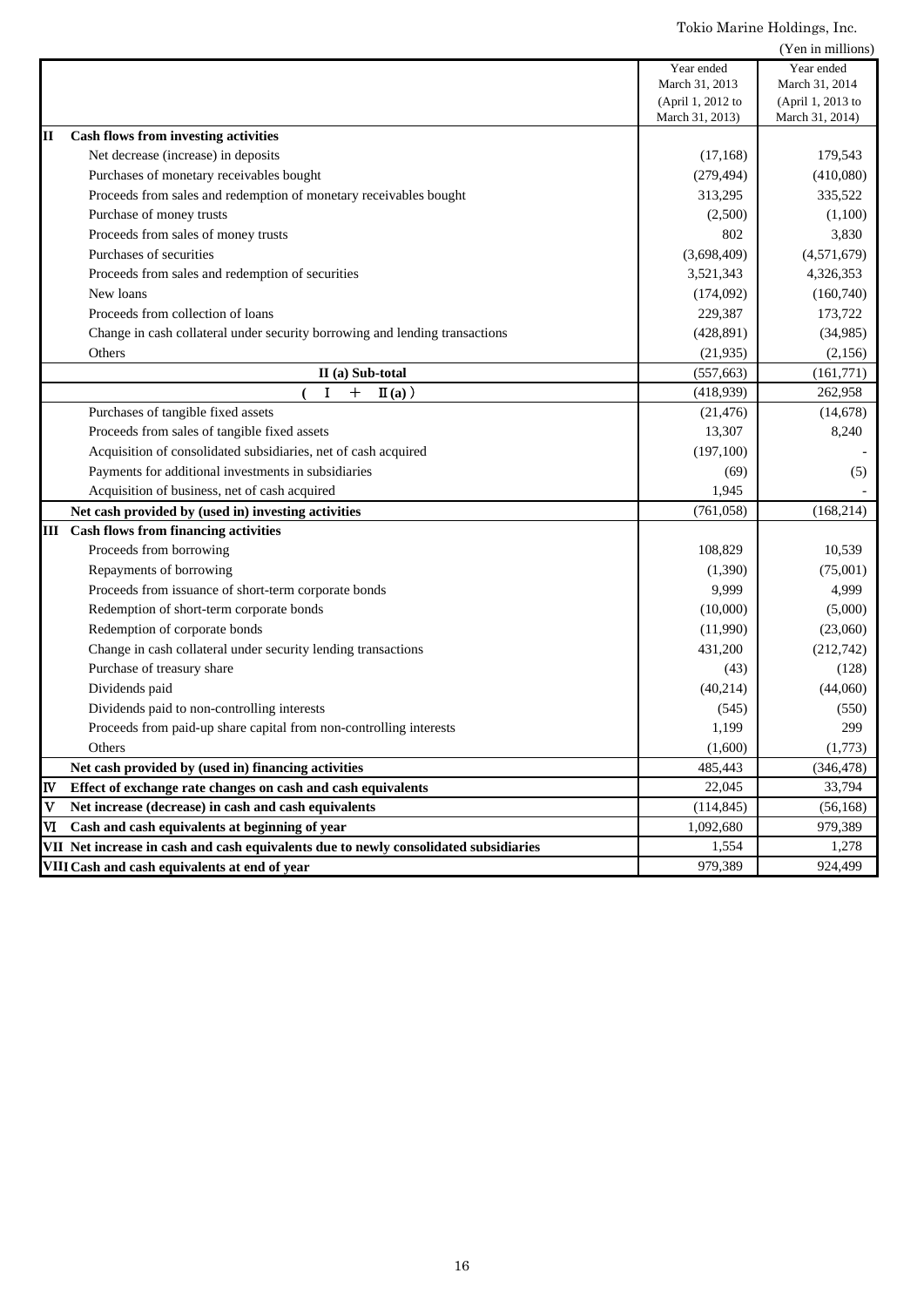(5) Notes regarding going concern assumption

Not applicable.

(6) Changes in significant matters related to consolidated financial statements

(Changes in accounting policies to reflect amendments of accounting standards and related matters)

Since the end of the fiscal year 2013, the Company has been applying the Accounting Standard for Retirement Benefits (ASBJ Statement No.26, May 17, 2012; hereinafter the "Accounting Standard for Retirement Benefits") and the Guidance on Accounting Standard for Retirement Benefits (ASBJ Guidance No.25, May 17, 2012; hereinafter the "Guidance on Retirement Benefits") (except for the provisions set forth in Clause 35 of Accounting Standard for Retirement Benefits and in Clause 67 of the Guidance on Retirement Benefits). The Company has changed its accounting method to post retirement benefit obligations less pension assets as net defined benefit assets or net defined benefit liabilities and posts an unrecognized actuarial difference and unrecognized prior service costs as net defined benefit assets or net defined benefit liabilities.

The application of the Accounting Standard for Retirement Benefits and the Guidance on Retirement Benefits is subject to the transitional accounting treatment set forth in Clause 37 of the Accounting Standard for Retirement Benefits, and an effect of the change is included in the remeasurements of defined benefit plans in accumulated other comprehensive income at the end of the fiscal year 2013.

As a result, the company accounted 1,595 million yen in net defined benefit assets and 221,921 million yen in net defined benefit liabilities at the end the of fiscal year 2013. Also, accumulated other comprehensive income is decreased by 25,946 million yen at the end of the fiscal year 2013.

# (7) Additional Information

(Effects of changes in the corporate income tax rate)

Following the promulgation of the "Act for Partial Amendment of the Income Tax Act, etc." (Act No. 10, 2014) on March 31, 2014, Special Reconstruction Corporation Tax is repealed effective for the fiscal year beginning on and after April 1, 2014.

As a result of this change, deferred tax liabilities (net of deferred tax assets) increased by 8,656 million yen. Also, income before income taxes and non-controlling interests increased by 2,583 million yen and net income decreased by 6,239 million yen.

Statutory effective tax rates applied to the Company and Tokio Marine & Nichido Fire Insurance Co., Ltd. are as follows:

a. Tax rates applied to the Company

- Before the change: 38.0%
- Fiscal years beginning on and after April 1, 2014: 35.6%
- b. Tax rates applied to Tokio Marine & Nichido Fire Insurance Co., Ltd.
- Before the change: 33.2%
- Fiscal years beginning on and after April 1, 2014: 30.7%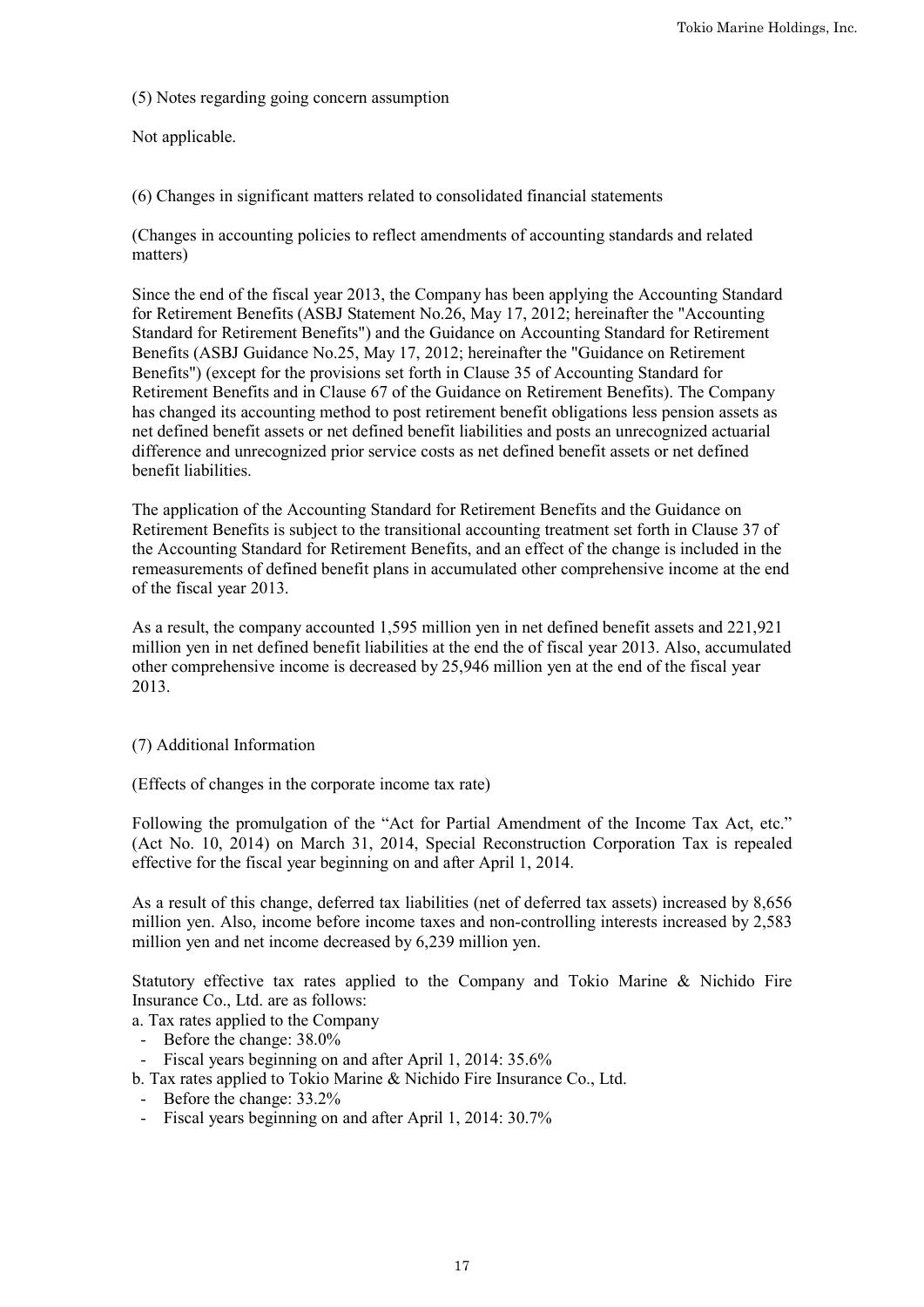#### Segment information

Year ended March 31, 2013 (April 1, 2012 to March 31, 2013)

| (Yen in millions)                                                  |                                                   |                               |                       |                        |            |                         |                                                                     |  |
|--------------------------------------------------------------------|---------------------------------------------------|-------------------------------|-----------------------|------------------------|------------|-------------------------|---------------------------------------------------------------------|--|
|                                                                    |                                                   |                               | Reportable segments   |                        |            |                         | Amounts                                                             |  |
|                                                                    | Domestic<br>property and<br>casualty<br>insurance | Domestic<br>life<br>insurance | Overseas<br>insurance | Financial<br>and other | Total      | Adjustments<br>(Note 1) | shown on the<br>consolidated<br>financial<br>statements<br>(Note 2) |  |
| Ordinary income                                                    |                                                   |                               |                       |                        |            |                         |                                                                     |  |
| Ordinary income from external customers                            | 2,441,151                                         | 689,483                       | 806,818               | 48,203                 | 3,985,657  | (127, 888)              | 3,857,769                                                           |  |
| Ordinary income from transactions with other<br>operating segments | 29,292                                            | 50                            | 221                   | 24,743                 | 54,307     | (54,307)                |                                                                     |  |
| Total                                                              | 2,470,444                                         | 689,533                       | 807,040               | 72,946                 | 4,039,964  | (182, 195)              | 3,857,769                                                           |  |
| Segment profit (loss)                                              | 167,021                                           | 20,068                        | 37,910                | (17, 552)              | 207,447    | 9                       | 207,457                                                             |  |
| Segment assets                                                     | 7,525,558                                         | 6,970,650                     | 3,411,569             | 154,308                | 18,062,086 | (32, 644)               | 18,029,442                                                          |  |
| Other items                                                        |                                                   |                               |                       |                        |            |                         |                                                                     |  |
| Depreciation                                                       | 15,599                                            | 364                           | 18,998                | 450                    | 35,413     |                         | 35,413                                                              |  |
| Amortization of goodwill                                           | 283                                               |                               | 21,715                |                        | 21,998     |                         | 21,998                                                              |  |
| Amortization of negative goodwill                                  | 8,917                                             | 248                           | 919                   | 365                    | 10,450     |                         | 10,450                                                              |  |
| Interest and dividends                                             | 124,172                                           | 70,864                        | 67,707                | 183                    | 262,928    | (1,030)                 | 261,898                                                             |  |
| Interest paid                                                      | 2,610                                             | 1,002                         | 1,442                 | 142                    | 5,198      | (7)                     | 5,190                                                               |  |
| Equity in losses of affiliates                                     |                                                   |                               | (1,526)               |                        | (1, 526)   |                         | (1, 526)                                                            |  |
| Investments in affiliates accounted for by the<br>equity method    |                                                   |                               | 13,701                |                        | 13,701     |                         | 13,701                                                              |  |
| Increase in tangible and intangible fixed assets                   | 19,462                                            | 477                           | 6,065                 | 224                    | 26,230     | (24)                    | 26,206                                                              |  |

(Note)

1. Descriptions of "Adjustments" are as follows:

 "Ordinary expenses". (1) The major component of "Adjustments" for "Ordinary income from external customers" amounted to (127,888) million yen is the transfer of "Reversal of underwriting reserves" of 117,253 million yen. This item is included in "Ordinary income" of "Domestic property and casualty insurance" segment, while in the consolidated statement of income this amount is included in "Provision for underwriting reserves" within

(2) "Adjustments" for "Segment profit" of 9 million yen is the elimination of inter-segment transactions.

(3) "Adjustments" for "Segment assets" of (32,644) million yen is the elimination of inter-segment transactions.

(4) "Adjustments" for "Other items" is the elimination of inter-segment transactions.

2. "Segment profit" is reconciled to "Ordinary profit" in the consolidated statement of income.

Year ended March 31, 2014 (April 1, 2013 to March 31, 2014)

|                                                                    |                                                   |                               |                       |                        |            |                         | (Yen in millions)                                                   |
|--------------------------------------------------------------------|---------------------------------------------------|-------------------------------|-----------------------|------------------------|------------|-------------------------|---------------------------------------------------------------------|
|                                                                    |                                                   |                               | Reportable segments   |                        |            |                         | Amounts                                                             |
|                                                                    | Domestic<br>property and<br>casualty<br>insurance | Domestic<br>life<br>insurance | Overseas<br>insurance | Financial<br>and other | Total      | Adjustments<br>(Note 1) | shown on the<br>consolidated<br>financial<br>statements<br>(Note 2) |
| Ordinary income                                                    |                                                   |                               |                       |                        |            |                         |                                                                     |
| Ordinary income from external customers                            | 2,428,130                                         | 542,674                       | 1,162,714             | 50,740                 | 4,184,260  | (18, 129)               | 4,166,130                                                           |
| Ordinary income from transactions with other<br>operating segments | 8,187                                             | 268                           | 258                   | 24,400                 | 33,115     | (33, 115)               |                                                                     |
| Total                                                              | 2,436,318                                         | 542,942                       | 1,162,972             | 75,141                 | 4,217,375  | (51,244)                | 4,166,130                                                           |
| Segment profit                                                     | 116,765                                           | 28,574                        | 123,274               | 5,777                  | 274,392    | (5)                     | 274,386                                                             |
| Segment assets                                                     | 7,739,844                                         | 6,966,350                     | 4,170,614             | 99.908                 | 18,976,718 | (28, 717)               | 18,948,000                                                          |
| Other items                                                        |                                                   |                               |                       |                        |            |                         |                                                                     |
| Depreciation                                                       | 14,495                                            | 383                           | 26,748                | 462                    | 42,089     |                         | 42,089                                                              |
| Amortization of goodwill                                           | 296                                               |                               | 29,253                |                        | 29,549     |                         | 29,549                                                              |
| Amortization of negative goodwill                                  | 8,917                                             | 248                           | 917                   | 145                    | 10,229     |                         | 10,229                                                              |
| Interest and dividends                                             | 120,223                                           | 77,650                        | 108,618               | 403                    | 306,896    | (1,080)                 | 305,816                                                             |
| Interest paid                                                      | 2,115                                             | 1,031                         | 3,561                 | 24                     | 6,732      | (6)                     | 6,726                                                               |
| Equity in losses of affiliates                                     |                                                   |                               | (1,080)               |                        | (1,080)    |                         | (1,080)                                                             |
| Investments in affiliates accounted for by the<br>equity method    |                                                   |                               | 16,892                |                        | 16,892     |                         | 16,892                                                              |
| Increase in tangible and intangible fixed assets                   | 10,994                                            | 864                           | 8,056                 | 435                    | 20,351     | (70)                    | 20,280                                                              |

(Note)

1. Descriptions of "Adjustments" are as follows:

 "Reversal of underwriting reserves" of 14,086 million yen. This item is included in "Ordinary income" of "Domestic property and casualty insurance" segment, while in the consolidated statement of income this amount is included in "Provision for underwriting reserves" within "Ordinary expenses". (1) The major component of "Adjustments" for "Ordinary income from external customers" amounted to (18,129) million yen is the transfer of

(2) "Adjustments" for "Segment profit" of (5) million yen is the elimination of inter-segment transactions.

(3) "Adjustments" for "Segment assets" of (28,717) million yen is the elimination of inter-segment transactions.

(4) "Adjustments" for "Other items" is the elimination of inter-segment transactions.

2. "Segment profit" is reconciled to "Ordinary profit" in the consolidated statement of income.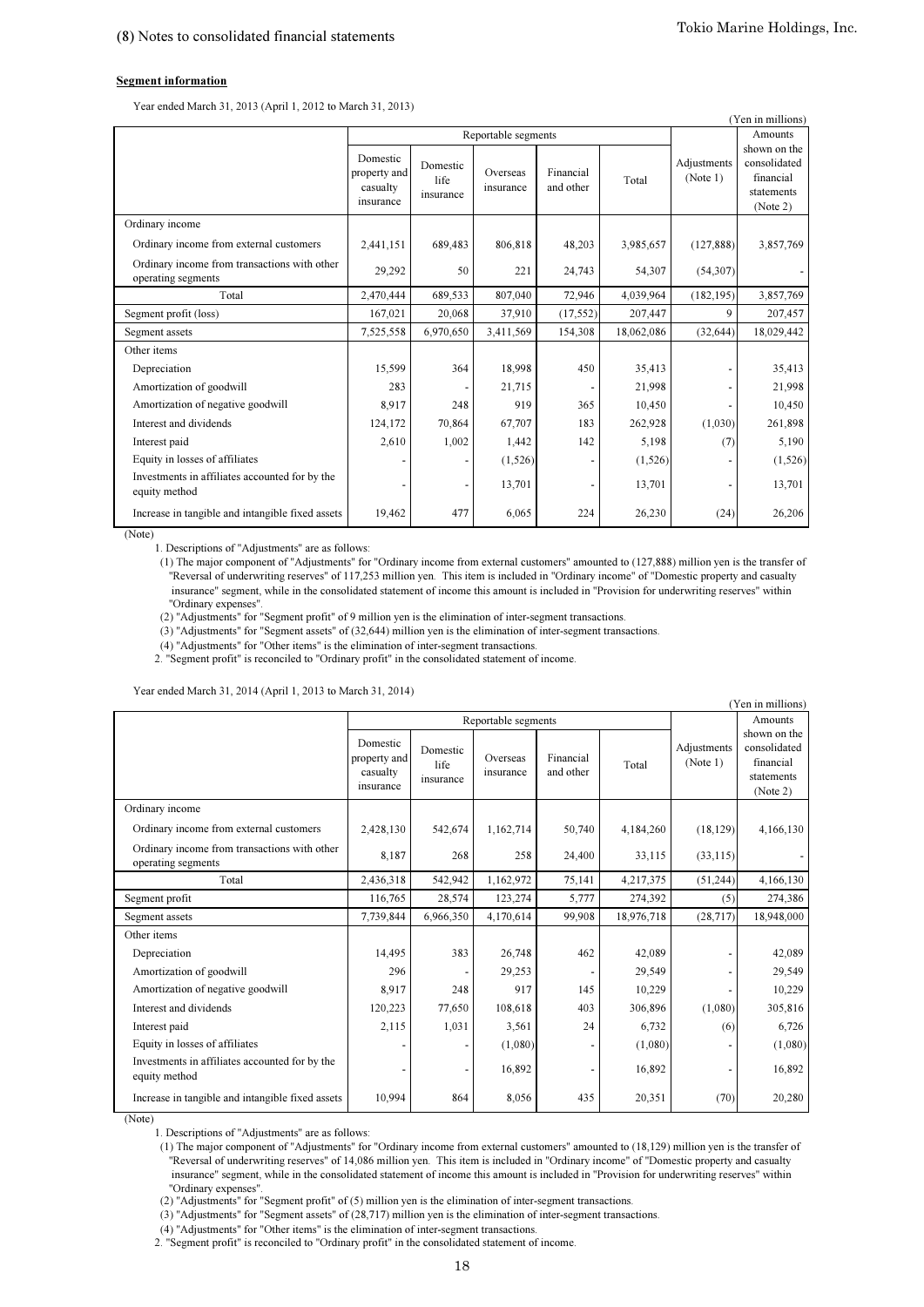## Per share information

| ٠<br>× |  |  |  |  |
|--------|--|--|--|--|
|--------|--|--|--|--|

|                                | Year ended March 31, 2013<br>(April 1, 2012 to March 31, 2013) | Year ended March 31, 2014<br>(April 1, 2013 to March 31, 2014) |
|--------------------------------|----------------------------------------------------------------|----------------------------------------------------------------|
| Net assets per share           | 3,051.58                                                       | 3,535.84                                                       |
| Net income per share - Basic   | 168.93                                                         | 239.98                                                         |
| Net income per share - Diluted | 168.77                                                         | 239.75                                                         |

## (Note) Calculation of "Net income per share - Basic" and "Net income per share - Diluted" is based on the following figures.

|                                                                         | Year ended March 31, 2013<br>(April 1, 2012 to March 31, 2013) | Year ended March 31, 2014<br>(April 1, 2013 to March 31, 2014) |
|-------------------------------------------------------------------------|----------------------------------------------------------------|----------------------------------------------------------------|
| Net income per share - Basic                                            |                                                                |                                                                |
| Net income (Yen in millions)                                            | 129,578                                                        | 184,114                                                        |
| Net income not attributable<br>to common shareholders (Yen in millions) |                                                                |                                                                |
| Net income attributable<br>to common shares (Yen in millions)           | 129,578                                                        | 184,114                                                        |
| Average number of shares outstanding (In thousand shares)               | 767,023                                                        | 767,199                                                        |
| Net income per share - Diluted                                          |                                                                |                                                                |
| Adjustment of net income (Yen in millions)                              |                                                                |                                                                |
| Increased number<br>of common shares (In thousand shares)               | 729                                                            | 740                                                            |
| Increased number<br>of share acquisition rights (In thousand shares)    | 729                                                            | 740                                                            |

## Subsequent events

Not applicable.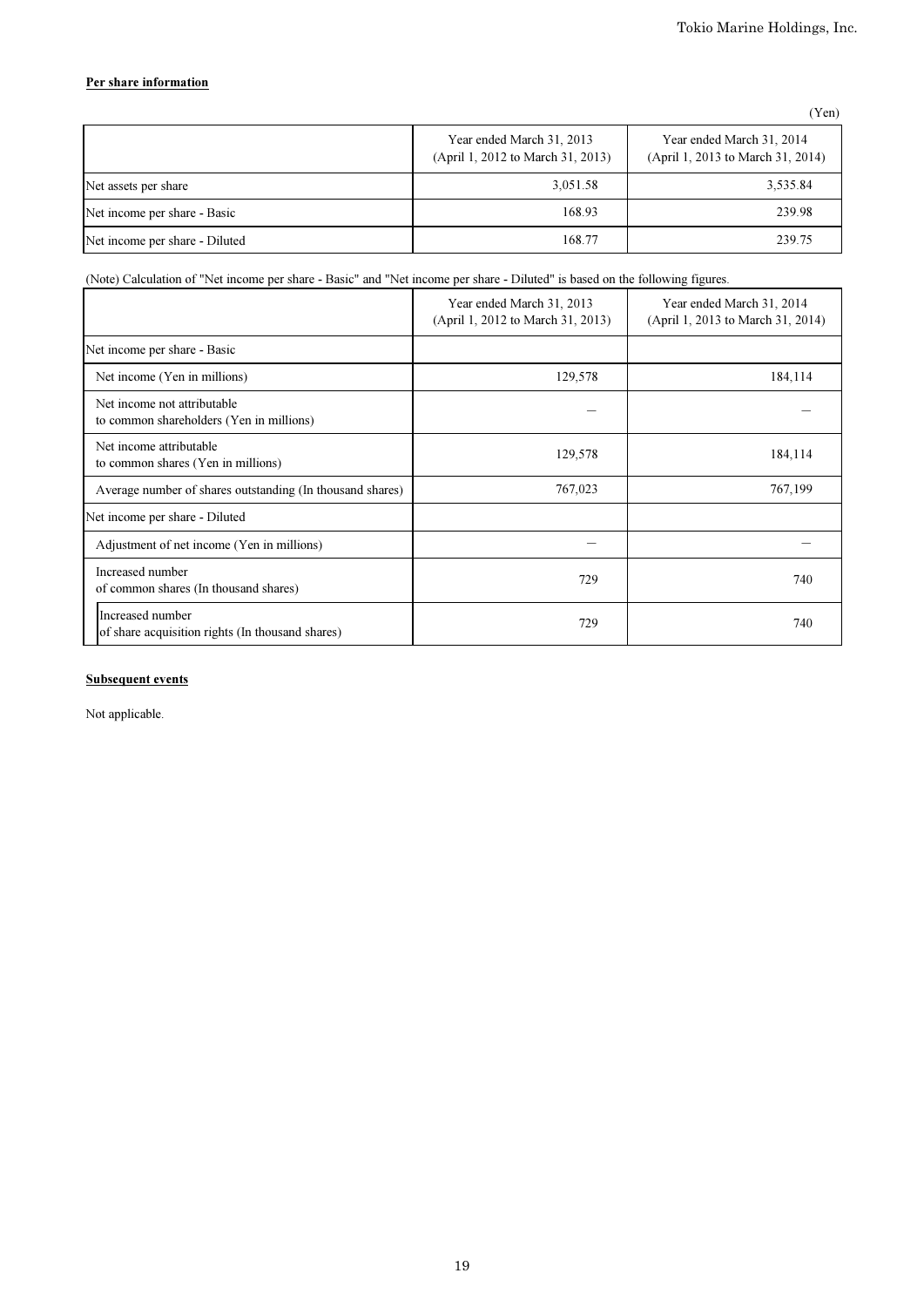# 4. Others

# (1) Summary of Consolidated Business Results

|  |  |  | (Yen in millions, except for %) |  |  |  |
|--|--|--|---------------------------------|--|--|--|
|--|--|--|---------------------------------|--|--|--|

|                                                                      | Year ended<br>March 31, 2013<br>(April 1, 2012 to<br>March 31, 2013) | Year ended<br>March 31, 2014<br>(April 1, 2013 to<br>March 31, 2014) | Increase<br>(Decrease) | Rate of change |
|----------------------------------------------------------------------|----------------------------------------------------------------------|----------------------------------------------------------------------|------------------------|----------------|
| Ordinary income and expenses                                         |                                                                      |                                                                      |                        | $\frac{0}{0}$  |
| <b>Underwriting income</b>                                           | 3,149,378                                                            | 3,411,595                                                            | 262,217                | 8.3            |
| Net premiums written                                                 | 2,558,010                                                            | 2,870,714                                                            | 312,704                | 12.2           |
| Deposit premiums from policyholders                                  | 116,599                                                              | 103,678                                                              | (12, 921)              | (11.1)         |
| Life insurance premiums                                              | 399,845                                                              | 378,043                                                              | (21, 801)              | (5.5)          |
| Reversal of outstanding claims                                       | 13,034                                                               |                                                                      | (13,034)               | (100.0)        |
| <b>Underwriting expenses</b>                                         | 3,013,696                                                            | 3,180,111                                                            | 166,415                | 5.5            |
| Net claims paid                                                      | 1,585,558                                                            | 1,550,225                                                            | (35,333)               | (2.2)          |
| Loss adjustment expenses                                             | 114,886                                                              | 118,886                                                              | 3,999                  | 3.5            |
| Agency commissions and brokerage                                     | 495,765                                                              | 565,794                                                              | 70,028                 | 14.1           |
| Maturity refunds to policyholders                                    | 262,189                                                              | 237,751                                                              | (24, 438)              | (9.3)          |
| Life insurance claims                                                | 246,755                                                              | 295,959                                                              | 49,204                 | 19.9           |
| Provision for outstanding claims                                     |                                                                      | 136,152                                                              | 136,152                |                |
| Provision for underwriting reserves                                  | 303,420                                                              | 270,805                                                              | (32, 614)              | (10.7)         |
| <b>Investment</b> income                                             | 636,425                                                              | 659,548                                                              | 23,122                 | 3.6            |
| Interest and dividends                                               | 261,898                                                              | 305,816                                                              | 43,917                 | 16.8           |
| Gains on sales of securities                                         | 112,218                                                              | 108,134                                                              | (4,084)                | (3.6)          |
| <b>Investment expenses</b>                                           | 48,344                                                               | 71,254                                                               | 22,910                 | 47.4           |
| Losses on sales of securities                                        | 6,568                                                                | 18,790                                                               | 12,221                 | 186.1          |
| Impairment losses on securities                                      | 7,324                                                                | 1,467                                                                | (5,856)                | (80.0)         |
| Operating and general administrative<br>expenses                     | 560,648                                                              | 627,908                                                              | 67,259                 | 12.0           |
| Other ordinary income and expenses                                   | 38,658                                                               | 77,910                                                               | 39,252                 | 101.5          |
| Equity in earnings (losses) of affiliates                            | (1,526)                                                              | (1,080)                                                              | 446                    |                |
| Deferred expenses under Article 113 of<br>the Insurance Business Act | (5,685)                                                              | (4,607)                                                              | 1,078                  |                |
| Ordinary profit                                                      | 207,457                                                              | 274,386                                                              | 66,928                 | 32.3           |
| <b>Extraordinary gains and losses</b>                                |                                                                      |                                                                      |                        |                |
| Extraordinary gains                                                  | 11,202                                                               | 3,314                                                                | (7,888)                | (70.4)         |
| <b>Extraordinary losses</b>                                          | 16,095                                                               | 7,020                                                                | (9,075)                | (56.4)         |
| <b>Extraordinary gains (losses)</b>                                  | (4, 893)                                                             | (3,706)                                                              | 1,187                  |                |
| Income before income taxes and non-controlling<br>interests          | 202,564                                                              | 270,680                                                              | 68,115                 | 33.6           |
| Income taxes - current                                               | 65,865                                                               | 44,695                                                               | (21, 170)              | (32.1)         |
| Income taxes - deferred                                              | 5,963                                                                | 40,090                                                               | 34,127                 | 572.3          |
| <b>Total income taxes</b>                                            | 71,829                                                               | 84,786                                                               | 12,957                 | 18.0           |
| Income before non-controlling interests                              | 130,735                                                              | 185,894                                                              | 55,158                 | 42.2           |
| Non-controlling interests                                            | 1,156                                                                | 1,779                                                                | 622                    | 53.8           |
| Net income                                                           | 129,578                                                              | 184,114                                                              | 54,536                 | 42.1           |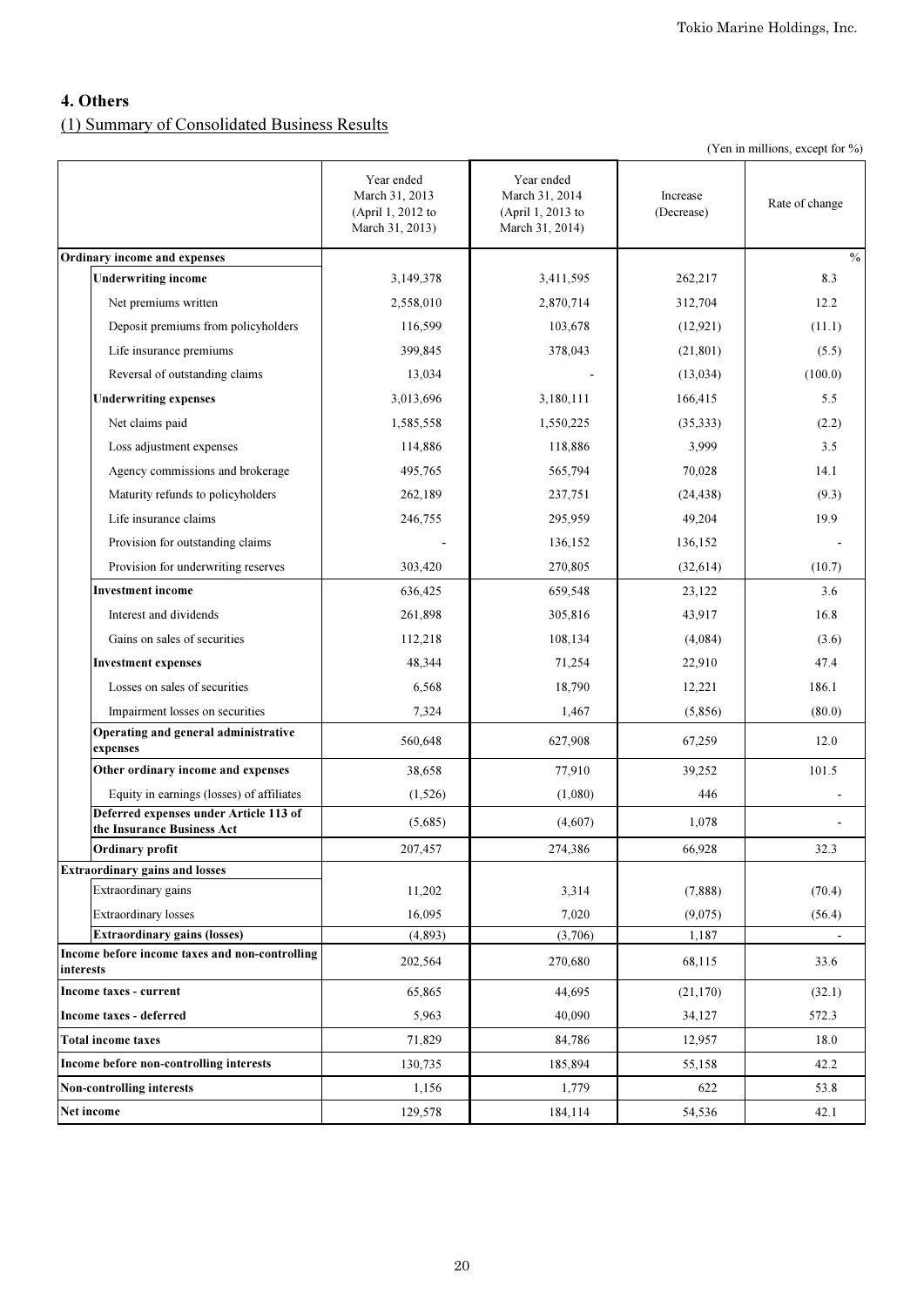## (2) Premiums written and claims paid by lines of business

| Direct premiums written including deposit premiums from poneyholders |             |                                                                | (Yen in millions, except for %) |                                                                |                   |                |  |
|----------------------------------------------------------------------|-------------|----------------------------------------------------------------|---------------------------------|----------------------------------------------------------------|-------------------|----------------|--|
|                                                                      |             | Year ended March 31, 2013<br>(April 1, 2012 to March 31, 2013) |                                 | Year ended March 31, 2014<br>(April 1, 2013 to March 31, 2014) |                   |                |  |
|                                                                      | Amounts     | Composition ratio                                              | Rate of change                  | Amounts                                                        | Composition ratio | Rate of change |  |
|                                                                      |             | $\frac{0}{0}$                                                  | $\frac{0}{0}$                   |                                                                | $\frac{0}{0}$     | $\frac{0}{0}$  |  |
| Fire and allied lines                                                | 505, 054    | 18.2                                                           | 10.0                            | 549, 776                                                       | 17.9              | 8.9            |  |
| Hull and cargo                                                       | 106, 756    | 3.8                                                            | 4.1                             | 121, 336                                                       | 3.9               | 13.7           |  |
| Personal accident                                                    | 285, 150    | 10.3                                                           | (3.9)                           | 292, 124                                                       | 9.5               | 2.4            |  |
| Voluntary automobile                                                 | 1, 108, 138 | 39.9                                                           | 7.8                             | 1, 194, 960                                                    | 38.9              | 7.8            |  |
| Compulsory automobile liability                                      | 257, 923    | 9.3                                                            | 5.4                             | 284, 934                                                       | 9.3               | 10.5           |  |
| Others                                                               | 516, 359    | 18.6                                                           | 16.4                            | 632, 452                                                       | 20.6              | 22.5           |  |
| Total                                                                | 2, 779, 382 | 100.0                                                          | 7.9                             | 3.075.584                                                      | 100.0             | 10.7           |  |
| Deposit premiums from policyholders                                  | 116, 599    | 4.2                                                            | (17.7)                          | 103,678                                                        | 3.4               | (11.1)         |  |

Direct premiums written including deposit premiums from policyholders ( $\alpha$  in millions, except for  $\alpha$ )

Net premiums written (Yen in millions, except for %) Amounts Composition ratio Rate of change Amounts Fire and allied lines  $456, 233$  17.8  $11.7$ 496, 012 17  $3 \mid 8.7$ Hull and cargo  $91, 241$   $3.6$   $4.3$  $7,628$  3.7 18.0 Personal accident 184, 264 7.2  $\begin{array}{c|c|c|c|c|c} 2 & 6.6 & 195,177 \end{array}$ 6.8 5.9 Voluntary automobile  $1, 112, 218$   $43.5$   $7.9$  $-1, 208, 694$   $42.1$  8.7 8.7 Compulsory automobile liability  $268, 246$  10.5 6.7 290, 090  $10.1$  $8.1$ Others 445, 805 17.4  $19.3$ 573, 111 20.0 28.6 Total 2, 558, 010  $100.0$   $10.0$   $2,870,714$   $100.0$   $12.2$  $\%$  %  $\%$ Year ended March 31, 2013 (April 1, 2012 to March 31, 2013) Year ended March 31, 2014 (April 1, 2013 to March 31, 2014) Composition ratio Rate of change

Net claims paid (Yen in millions, except for %)

|                                 |           | Year ended March 31, 2013<br>(April 1, 2012 to March 31, 2013) |                | Year ended March 31, 2014<br>(April 1, 2013 to March 31, 2014) |                   |                |  |
|---------------------------------|-----------|----------------------------------------------------------------|----------------|----------------------------------------------------------------|-------------------|----------------|--|
|                                 | Amounts   | Composition ratio                                              | Rate of change | Amounts                                                        | Composition ratio | Rate of change |  |
|                                 |           | $\frac{0}{0}$                                                  | $\frac{0}{0}$  |                                                                | $\frac{0}{0}$     | $\frac{0}{0}$  |  |
| Fire and allied lines           | 329, 197  | 20.8                                                           | (28.8)         | 250,869                                                        | 16.2              | (23.8)         |  |
| Hull and cargo                  | 56,024    | 3.5                                                            | 14.8           | 58, 499                                                        | 3.8               | 4.4            |  |
| Personal accident               | 91,085    | 5.7                                                            | 3.1            | 95, 648                                                        | 6.2               | 5.0            |  |
| Voluntary automobile            | 670, 484  | 42.3                                                           | 1.8            | 683, 443                                                       | 44.1              | 1.9            |  |
| Compulsory automobile liability | 236, 475  | 14.9                                                           | 1.0            | 233, 950                                                       | 15.1              | (1.1)          |  |
| Others                          | 202, 291  | 12.8                                                           | 20.4           | 227, 814                                                       | 14.7              | 12.6           |  |
| Total                           | 1.585.558 | 100.0                                                          | (4.5)          | 1.550.225                                                      | 100.0             | (2.2)          |  |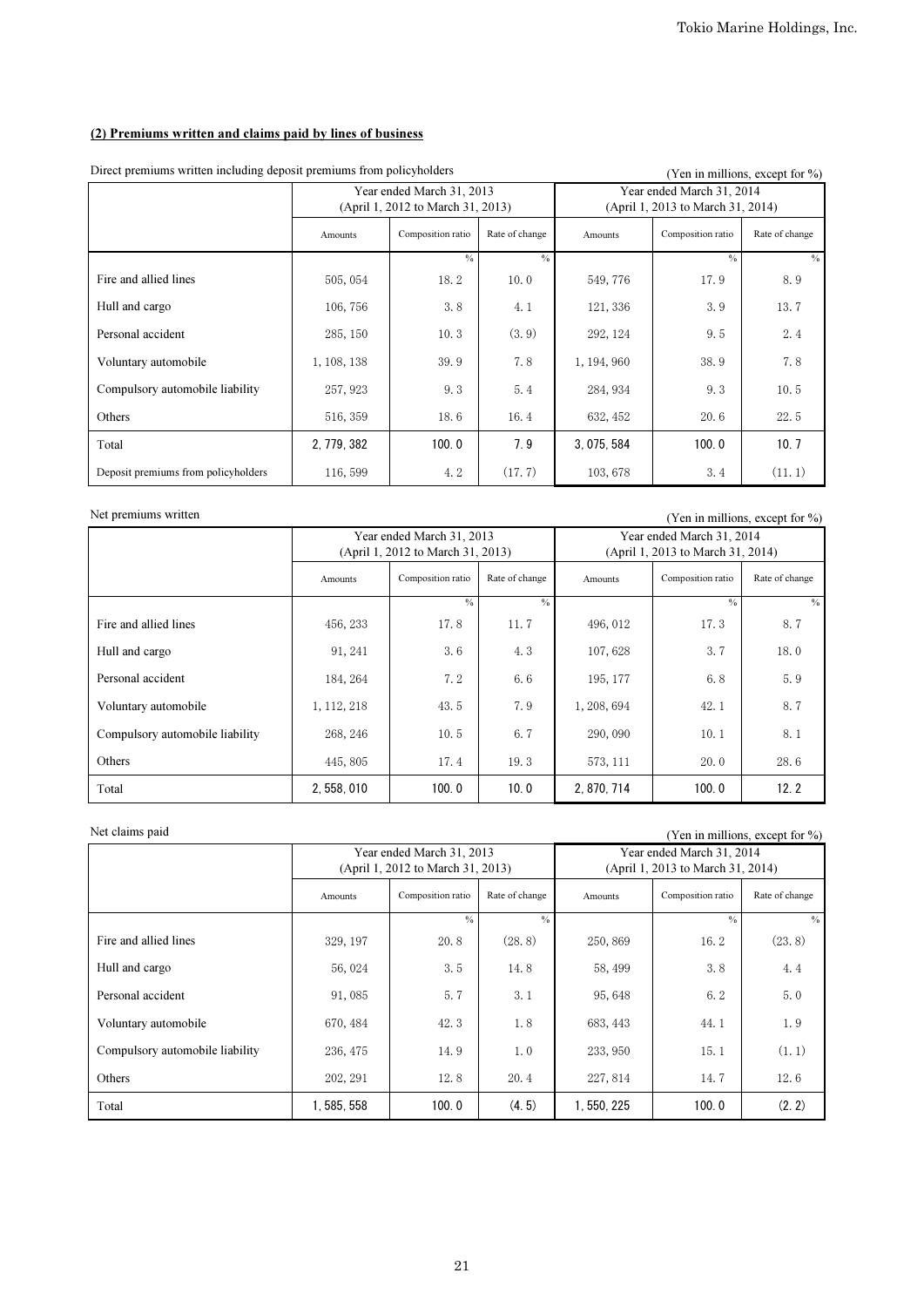# (3) Securities

| (Yen in millions)<br>1. Trading Securities     |                      |                      |  |  |  |
|------------------------------------------------|----------------------|----------------------|--|--|--|
|                                                | As of March 31, 2013 | As of March 31, 2014 |  |  |  |
| Unrealized gains (losses) included in earnings | 206,219              | 372,370              |  |  |  |

#### 2. Bonds held to maturity (Yen in millions)  $(Y^{\text{en in millions}})$

|                                               |                             |                                              | As of March 31, 2013 |            | As of March 31, 2014                         |            |            |
|-----------------------------------------------|-----------------------------|----------------------------------------------|----------------------|------------|----------------------------------------------|------------|------------|
|                                               |                             | Carrying amount<br>shown on<br>balance sheet | Fair value           | Difference | Carrying amount<br>shown on<br>balance sheet | Fair value | Difference |
| Those with fair                               | Domestic debt<br>securities | 2,515,693                                    | 2,799,041            | 283,348    | 2,774,668                                    | 3,011,035  | 236,367    |
| value exceeding<br>the carrying               | Foreign securities          | 18,540                                       | 19,398               | 858        | 9,456                                        | 9,699      | 242        |
| amount                                        | Subtotal                    | 2,534,233                                    | 2,818,440            | 284,206    | 2,784,124                                    | 3,020,734  | 236,609    |
| Those with fair                               | Domestic debt<br>securities | 80,511                                       | 79,114               | (1,396)    | 176,878                                      | 174,920    | (1,957)    |
| value not<br>exceeding the<br>carrying amount | Foreign securities          | 1,041                                        | 961                  | (79)       | 11,784                                       | 11,412     | (372)      |
|                                               | Subtotal                    | 81,553                                       | 80.076               | (1, 476)   | 188,662                                      | 186,333    | (2,329)    |
| Total                                         |                             | 2,615,786                                    | 2,898,517            | 282,730    | 2,972,787                                    | 3,207,068  | 234,280    |

## 3. Bonds earmarked for underwriting reserves (Yen in millions)

|                                               |                             |                                              | As of March 31, 2013 |            | As of March 31, 2014                         |            |            |
|-----------------------------------------------|-----------------------------|----------------------------------------------|----------------------|------------|----------------------------------------------|------------|------------|
|                                               |                             | Carrying amount<br>shown on<br>balance sheet | Fair value           | Difference | Carrying amount<br>shown on<br>balance sheet | Fair value | Difference |
| Those with fair                               | Domestic debt<br>securities | 86,808                                       | 92,126               | 5,318      | 78,751                                       | 82,680     | 3,928      |
| value exceeding<br>the carrying               | Foreign securities          | 95,038                                       | 101,937              | 6,899      | 71,412                                       | 74,159     | 2,746      |
| amount                                        | Subtotal                    | 181.846                                      | 194.064              | 12,218     | 150.164                                      | 156,840    | 6,675      |
| Those with fair                               | Domestic debt<br>securities | 6                                            | 6                    | (0)        | 4,413                                        | 4,392      | (21)       |
| value not<br>exceeding the<br>carrying amount | Foreign securities          | 2,282                                        | 2,234                | (47)       | 6,523                                        | 6,191      | (332)      |
|                                               | Subtotal                    | 2,288                                        | 2,240                | (48)       | 10,937                                       | 10,583     | (354)      |
| Total                                         |                             | 184,135                                      | 196,305              | 12,170     | 161,101                                      | 167,423    | 6,321      |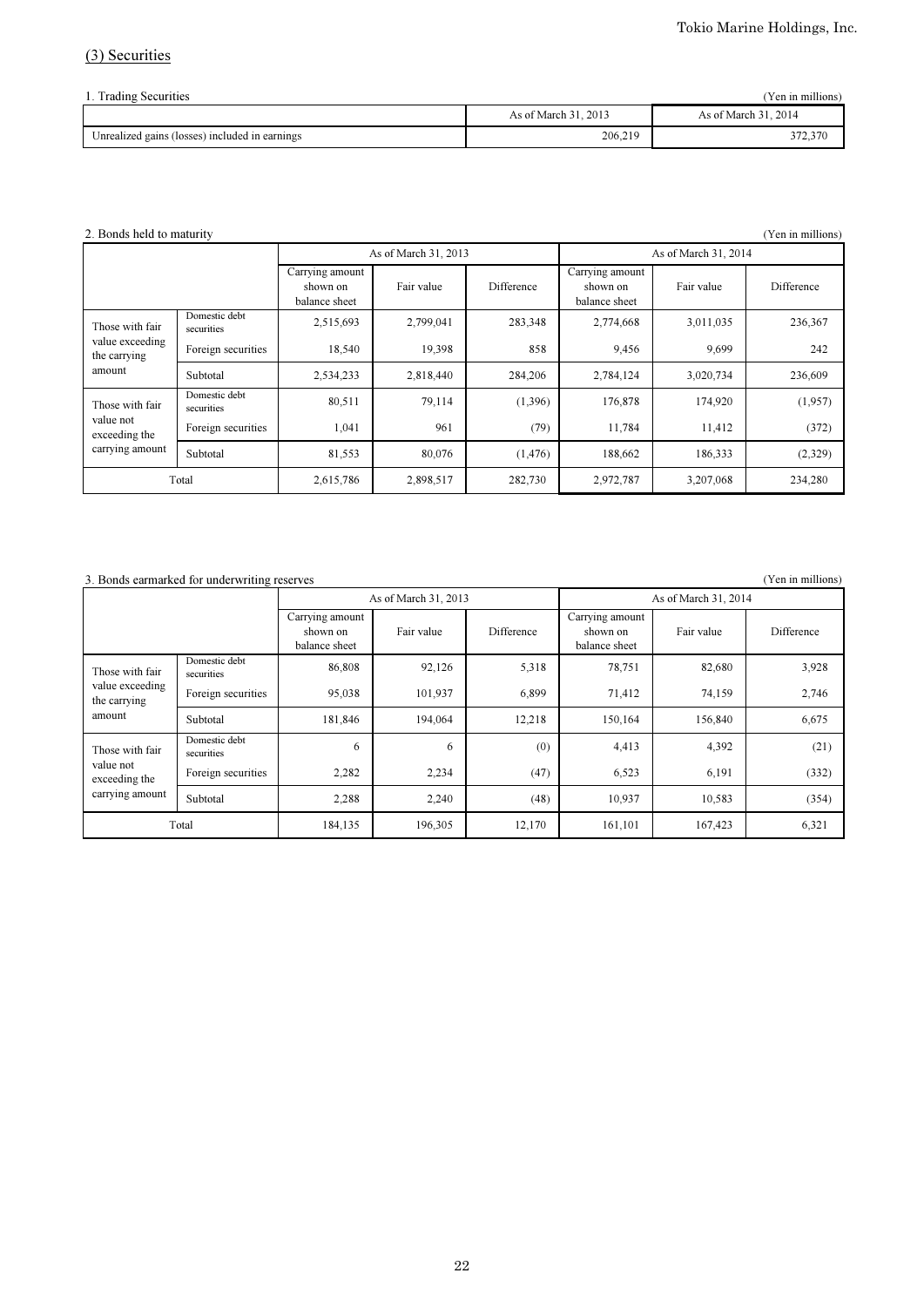| 4. Available-for-sale securities<br>(Yen in millions) |                                                                        |                                         |                      |            |                                         |           |            |
|-------------------------------------------------------|------------------------------------------------------------------------|-----------------------------------------|----------------------|------------|-----------------------------------------|-----------|------------|
|                                                       |                                                                        |                                         | As of March 31, 2013 |            | As of March 31, 2014                    |           |            |
|                                                       |                                                                        | Fair value<br>shown on<br>balance sheet | Cost                 | Difference | Fair value<br>shown on<br>balance sheet | Cost      | Difference |
|                                                       | Domestic debt<br>securities                                            | 3,977,583                               | 3,730,545            | 247,038    | 3,959,635                               | 3,771,751 | 187,884    |
| Those with fair                                       | Domestic equity<br>securities                                          | 2,067,776                               | 731,975              | 1,335,800  | 2,242,459                               | 709,744   | 1,532,715  |
| value exceeding<br>the cost                           | Foreign securities                                                     | 1,683,691                               | 1,542,682            | 141,008    | 1,491,353                               | 1,371,278 | 120,074    |
|                                                       | Others (Note 2)                                                        | 371,641                                 | 343,923              | 27,717     | 360,676                                 | 332,462   | 28,213     |
|                                                       | Subtotal                                                               | 8,100,693                               | 6,349,127            | 1,751,566  | 8,054,125                               | 6,185,237 | 1,868,887  |
| Those with fair<br>value not<br>exceeding the cost    | Domestic debt<br>securities                                            | 242,920                                 | 243,769              | (848)      | 323,479                                 | 323,985   | (506)      |
|                                                       | Domestic equity<br>securities                                          | 49,997                                  | 57,798               | (7,801)    | 35,647                                  | 38,426    | (2,779)    |
|                                                       | Foreign securities                                                     | 281,138                                 | 287,505              | (6,367)    | 934,561                                 | 979,261   | (44,700)   |
|                                                       | Others (Note 3)                                                        | 500,025                                 | 501,708              | (1,682)    | 538,156                                 | 548,224   | (10,068)   |
|                                                       | Subtotal                                                               | 1,074,081                               | 1,090,781            | (16,700)   | 1,831,843                               | 1,889,898 | (58, 054)  |
|                                                       | Total<br>9,174,774<br>9,885,969<br>8,075,136<br>7,439,908<br>1,734,865 |                                         |                      |            | 1,810,832                               |           |            |

(Note)

1. Available-for-sale securities whose fair value cannot be measured reliably are not included in the table above.

2. As of March 31, 2013, "Others" includes negotiable certificates of deposit (fair value: 275 million yen; cost: 267 million yen; difference: 8 million yen) which are presented as "Cash and bank deposits" on the consolidated balance sheet, and foreign mortgage securities, etc. (fair value: 358,991 million yen; cost: 333,965 million yen; difference: 25,026 million yen) which are presented as "Monetary receivables bought" on the consolidated balance sheet.

As of March 31, 2014, "Others" includes negotiable certificates of deposit (fair value: 83 million yen; cost: 81 million yen; difference: 1 million yen) which are presented as "Cash and bank deposits" on the consolidated balance sheet, and foreign mortgage securities, etc. (fair value: 352,164 million yen; cost: 325,925 million yen; difference: 26,239 million yen) which are presented as "Monetary receivables bought" on the consolidated balance sheet.

3. As of March 31, 2013, "Others" includes negotiable certificates of deposit (fair value: 63,355 million yen; cost: 63,356 million yen; difference: (0) million yen) which are presented as "Cash and bank deposits" on the consolidated balance sheet, and commercial paper, etc. (fair value: 432,476 million yen; cost: 433,911 million yen; difference: (1,434) million yen) which are presented as "Monetary receivables bought" on the consolidated balance sheet. As of March 31, 2014, "Others" includes negotiable certificates of deposit (fair value: 16,856 million yen; cost: 16,859 million yen; difference: (3) million yen) which

are presented as "Cash and bank deposits" on the consolidated balance sheet, and commercial paper, etc. (fair value: 518,280 million yen; cost: 528,330 million yen; difference: (10,049) million yen) which are presented as "Monetary receivables bought" on the consolidated balance sheet.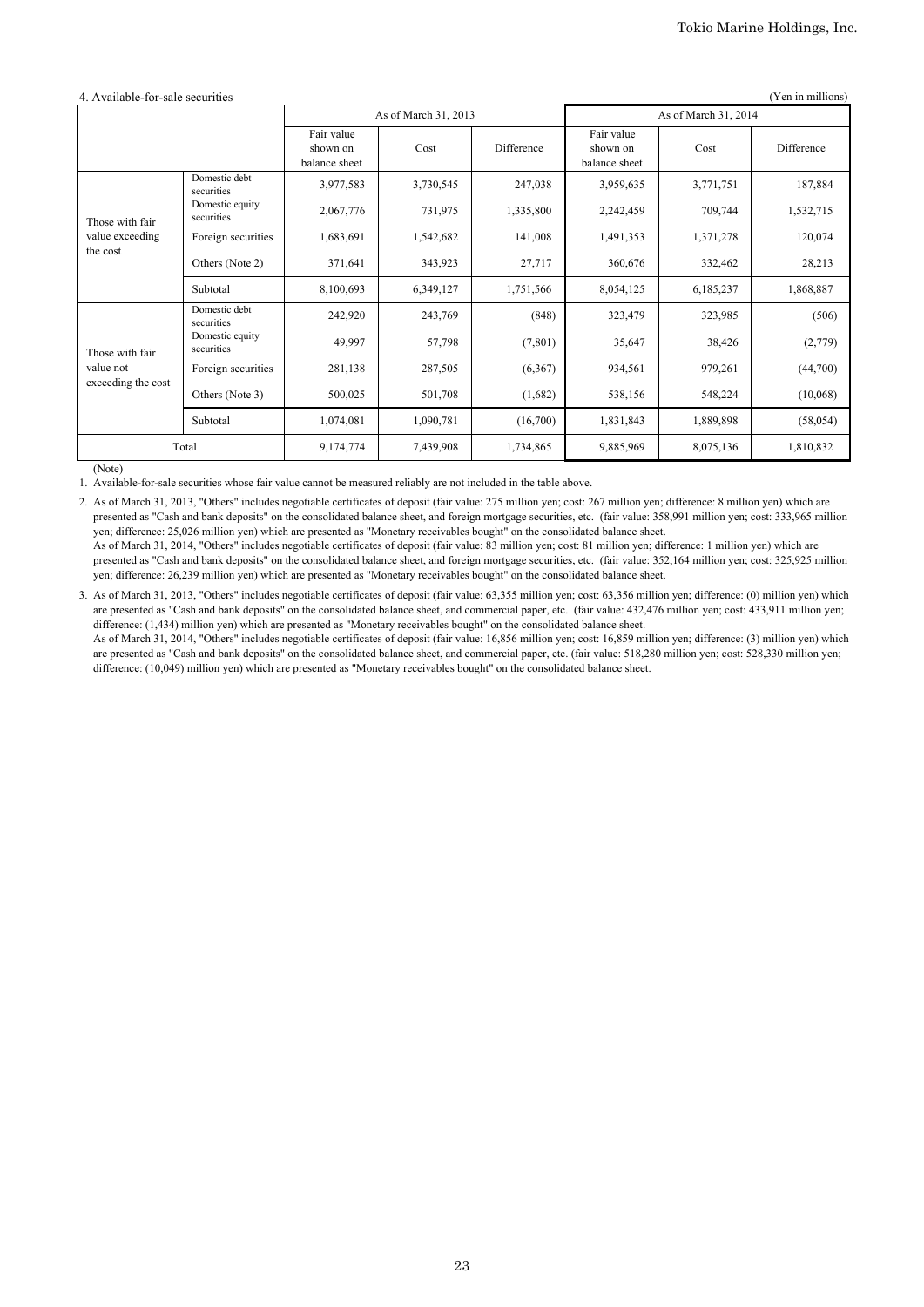# 5. Bonds held to maturity that were sold

None.

#### 6. Bonds earmarked for underwriting reserves that were sold (Yen in millions)

|                             |               | Year ended March 31, 2013<br>(April 1, 2012 to March 31, 2013) |                | Year ended March 31, 2014<br>(April 1, 2013 to March 31, 2014) |               |                |  |
|-----------------------------|---------------|----------------------------------------------------------------|----------------|----------------------------------------------------------------|---------------|----------------|--|
|                             | Sale proceeds | Gains on sale                                                  | Losses on sale | Sale proceeds                                                  | Gains on sale | Losses on sale |  |
| Domestic debt<br>securities | 16,652        | 1,509                                                          | $\theta$       | 5,872                                                          | 322           |                |  |
| Foreign securities          | 13,615        | 677                                                            | 722            | 22,461                                                         | 1,736         | 137            |  |
| Total                       | 30,268        | 2,187                                                          | 722            | 28,333                                                         | 2,058         | 138            |  |

#### 7. Available-for-sale securities that were sold (Yen in millions)

|                               |               | Year ended March 31, 2013<br>(April 1, 2012 to March 31, 2013) |                | Year ended March 31, 2014<br>(April 1, 2013 to March 31, 2014) |               |                |  |
|-------------------------------|---------------|----------------------------------------------------------------|----------------|----------------------------------------------------------------|---------------|----------------|--|
|                               | Sale proceeds | Gains on sale                                                  | Losses on sale | Sale proceeds                                                  | Gains on sale | Losses on sale |  |
| Domestic debt<br>securities   | 1,162,692     | 38,248                                                         | 343            | 1,299,156                                                      | 25,901        | 1,958          |  |
| Domestic equity<br>securities | 111,203       | 55,161                                                         | 2,389          | 110,597                                                        | 68,529        | 1,209          |  |
| Foreign securities            | 821,181       | 14,861                                                         | 3,107          | 1,659,536                                                      | 11,545        | 15,483         |  |
| Others                        | 131,209       | 4,152                                                          | 483            | 297.731                                                        | 12,860        | 4,920          |  |
| Total                         | 2,226,287     | 112.424                                                        | 6,323          | 3,367,021                                                      | 118,837       | 23,572         |  |

#### (Note)

For the fiscal year ended March 31, 2013, "Others" includes negotiable certificates of deposit (proceeds: 42,722 million yen; gains: 0 million yen), which are presented as "Cash and bank deposits" on the consolidated balance sheet, and foreign mortgage securities, etc. (proceeds: 86,039 million yen; gains: 2,393 million yen; losses: 477 million yen), which are presented as "Monetary receivables bought" on the consolidated balance sheet.

For the fiscal year ended March 31, 2014, "Others" includes negotiable certificates of deposit (proceeds: 42,728 million yen; losses: 0 million yen), which are presented as "Cash and bank deposits" on the consolidated balance sheet, and foreign mortgage securities, etc. (proceeds: 254,396 million yen; gains: 12,762 million yen; losses: 4,920 million yen), which are presented as "Monetary receivables bought" on the consolidated balance sheet.

#### 8. Securities impaired

For the fiscal year ended March 31, 2013, impairment losses of 4,255 million yen (domestic debt securities: 65 million yen; domestic equity securities: 4,061 million yen; foreign securities: 57 million yen; others: 71 million yen) were recognized for "Available-for-sale securities" with fair value. Impairment losses of 3,140 million yen (domestic equity securities: 2,294 million yen; foreign securities: 845 million yen) were also recognized for those whose fair value cannot be measured reliably. For the fiscal year ended March 31, 2014, impairment losses of 2,291 million yen (domestic equity securities: 742 million yen; foreign securities: 293 million yen; others: 1,255 million yen) were recognized for "Available-for-sale securities" with fair value. Impairment losses of 430 million yen (domestic equity securities: 52 million yen; foreign securities: 378 million yen) were also recognized for those whose fair value cannot be measured reliably.

In principle, an impairment loss on a security with fair value is recognized when the fair value is 30% or more below its cost.